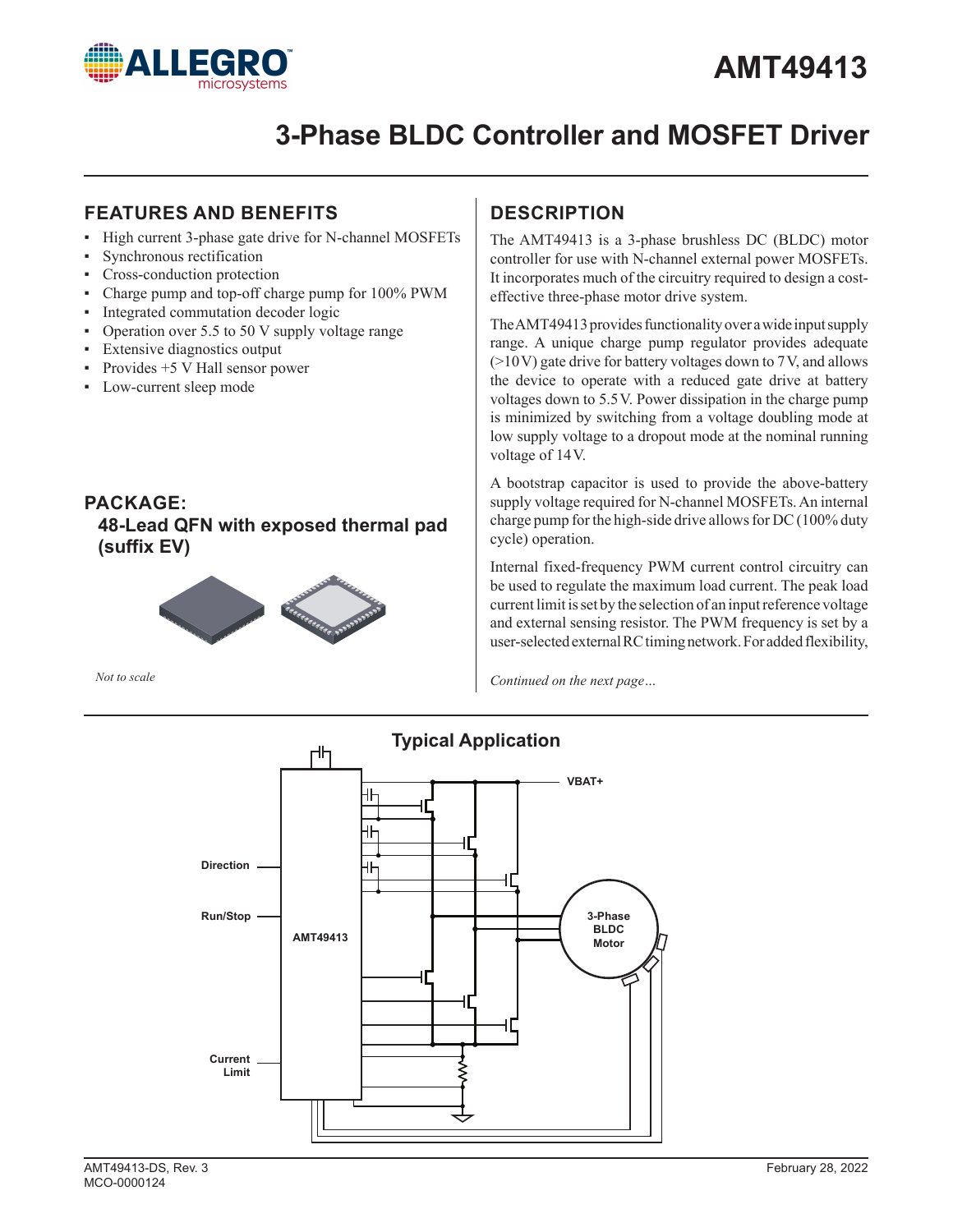#### **DESCRIPTION (continued)**

the PWM input can be used to provide speed and torque control, allowing the internal current control circuit to set the maximum current limit.

Efficiency is enhanced by using synchronous rectification. The power FETs are protected from shoot-through by integrated crossover control with dead time. The dead time can be set by a single external resistor.

The AMT49413 is supplied in a 48-pin QFN with exposed thermal pad. This is a small footprint (49 mm2) power package, that is lead (Pb) free, with 100% matte-tin leadframe plating.

#### **SELECTION GUIDE**

| <b>Part Number</b> | Packing                     | Package                       |
|--------------------|-----------------------------|-------------------------------|
| AMT49413GEVATR     | 1000 pieces per 7-inch reel | 7 × 7 mm QFN with exposed pad |

#### **ABSOLUTE MAXIMUM RATINGS**

| <b>Parameter</b>                        | Symbol                  | <b>Conditions</b>                                                                                                                  | Rating                    | <b>Units</b> |
|-----------------------------------------|-------------------------|------------------------------------------------------------------------------------------------------------------------------------|---------------------------|--------------|
| Load Supply Voltage                     | $V_{BB}$                | VBB pin                                                                                                                            | $-0.3$ to 50              | V            |
|                                         | V <sub>RESET</sub>      | RESET pin input                                                                                                                    | $-0.3$ to 6               | $\vee$       |
| Logic Input/Output Voltage              |                         | Remaining logic pins                                                                                                               | $-0.3$ to $7$             | $\vee$       |
|                                         | $V_{GHx}$               | GHA, GHB, and GHC pins                                                                                                             | $V_{Sx}$ to $V_{Sx}$ + 15 | $\vee$       |
|                                         | $V_{GLX}$               | GLA, GLB, and GLC pins                                                                                                             | $-5$ to 16                | $\vee$       |
|                                         | $V_{Cx}$                | CA, CB, and CC pins                                                                                                                | $V_{Sx}$ + 15             | $\vee$       |
| Output Voltage Range                    | $V_{Sx}$                | SA, SB, and SC pins                                                                                                                | $-5$ to 55                | $\vee$       |
|                                         |                         | CSP, CSN, and LSS pins                                                                                                             | $-4$ to 6.5               | V            |
|                                         |                         | CSO, VDSTH pins                                                                                                                    | $-0.3$ to 6.5             | $\vee$       |
|                                         |                         | <b>VDRAIN</b> pin                                                                                                                  | $-0.3$ to 55              | $\vee$       |
| Operating Temperature Range (G)         | $T_A$                   |                                                                                                                                    | $-40$ to 105              | $^{\circ}C$  |
| Junction Temperature                    | $\mathsf{T}_\mathrm{J}$ |                                                                                                                                    | 150                       | $^{\circ}$ C |
| <b>Transient Junction Temperature</b>   | $T_{tJ}$                | Overtemperature event not exceed-<br>ing 1 s, lifetime duration not exceed-<br>ing 10 hr; guaranteed by design<br>characterization | 175                       | $^{\circ}C$  |
| Storage Temperature Range               | $T_{\text{stg}}$        |                                                                                                                                    | $-55$ to 150              | $^{\circ}C$  |
|                                         |                         | AEC-Q100-002, all pins except CP1                                                                                                  | 2000                      | $\vee$       |
| ESD Rating, Human Body Model            |                         | AEC-Q100-002, pin CP1                                                                                                              | 1000                      | $\vee$       |
| <b>ESD Rating, Charged Device Model</b> |                         | AEC-Q100-011, all pins                                                                                                             | 1050                      | $\vee$       |

#### **THERMAL CHARACTERISTICS:** May require derating at maximum conditions; see Applications Information section

| <b>Characteristic</b>                 | <b>Symbol</b>                    | <b>Test Conditions*</b>                                                                    | Value | <b>Units</b> |
|---------------------------------------|----------------------------------|--------------------------------------------------------------------------------------------|-------|--------------|
| Package Thermal Resistance            | $R_{\theta JA}$                  | High-K PCB (multilayer with significant copper areas,<br>based on JEDEC standard JESD51-7) | 24    | °C/W         |
| Die-to-Exposed Pad Thermal Resistance | $\mathsf{R}_{\theta\mathsf{JP}}$ |                                                                                            |       | °C/W         |

\*Additional thermal information available on Allegro website.

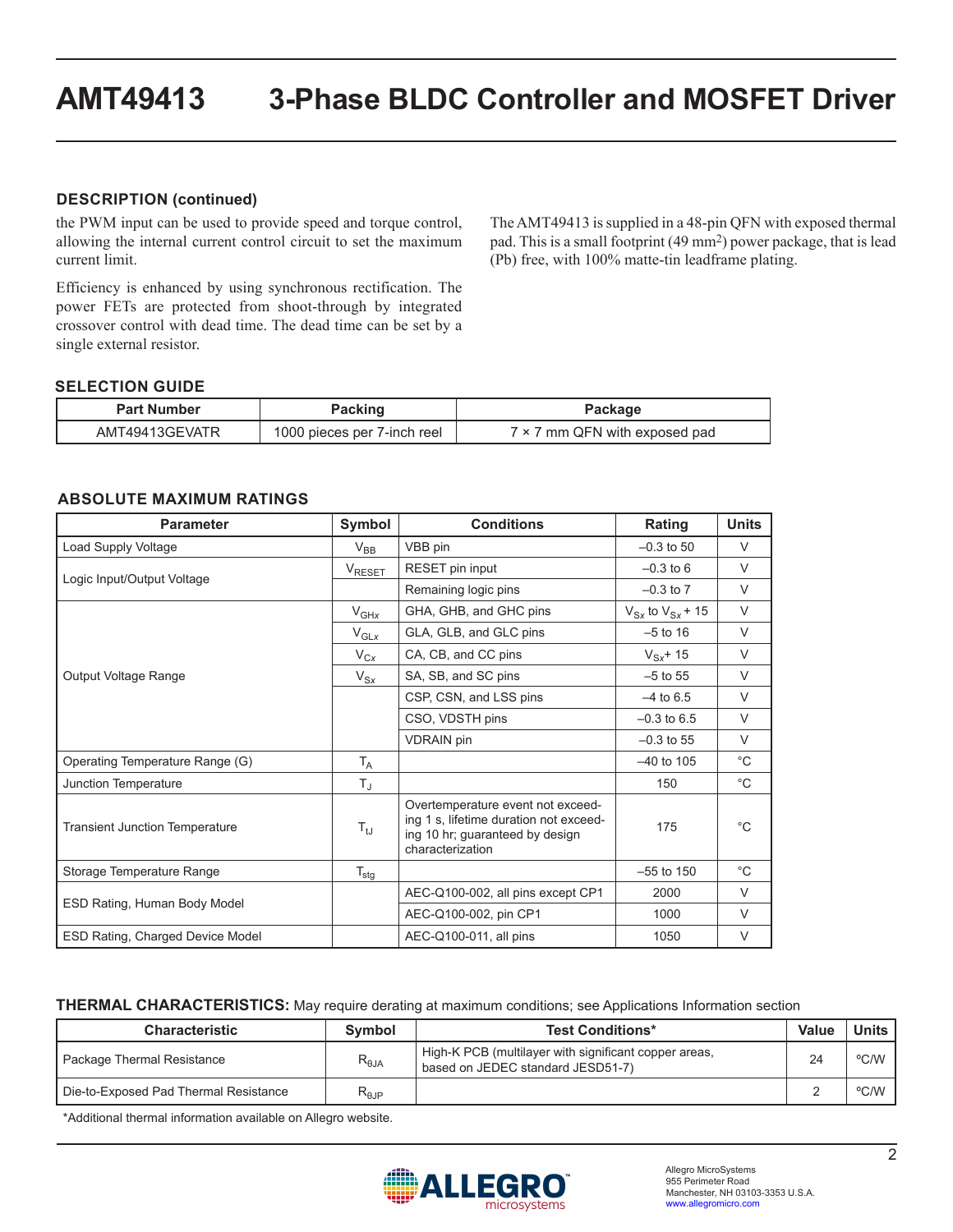Functional Block Diagram



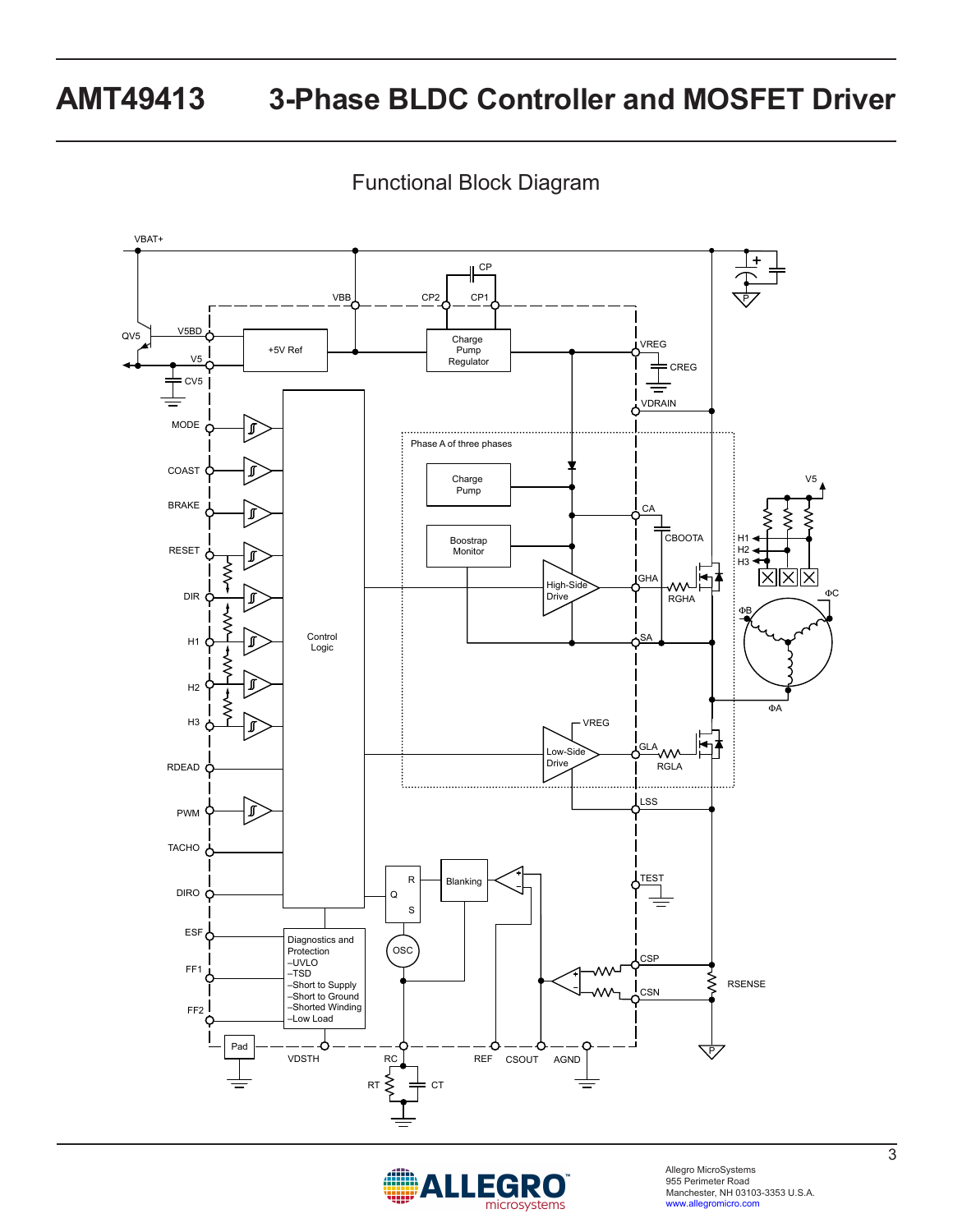#### **ELECTRICAL CHARACTERISTICS:** Valid at  $T_A = 25^\circ C$ , V<sub>BB</sub> = 7 to 45 V, unless otherwise noted

| <b>Characteristics</b>                      | Symbol           | <b>Test Conditions</b>                                              | Min.                        | Typ.                     | Max.                     | <b>Units</b> |
|---------------------------------------------|------------------|---------------------------------------------------------------------|-----------------------------|--------------------------|--------------------------|--------------|
| <b>SUPPLY AND REFERENCE</b>                 |                  |                                                                     |                             |                          |                          |              |
| VBB Functional Operating Range <sup>1</sup> | $V_{BB}$         | Function correct, parameters not<br>quaranteed                      | 5.5                         | $\overline{\phantom{0}}$ | 50                       | V            |
|                                             | $I_{\text{BBQ}}$ | $RESET = High$ , outputs = Low                                      | $\overline{\phantom{0}}$    | 11                       | 14                       | mA           |
| <b>VBB Quiescent Current</b>                | $I_{BBS}$        | RESET = Low, sleep mode                                             | $\overline{\phantom{0}}$    | $\overline{\phantom{0}}$ | 10                       | μA           |
| <b>V5 Quiescent Current</b>                 | $I_{\text{V5Q}}$ | RESET = High, outputs = Low                                         | $\overline{\phantom{0}}$    | $\overline{a}$           | 5                        | mA           |
|                                             |                  | $V_{BB} \ge 7.4$ V, I <sub>REG</sub> = 0 to 15 mA                   | 12.10                       | 13                       | 13.75                    | $\vee$       |
| <b>VREG Output Voltage</b>                  | $V_{REG}$        | $6 V < V_{BB}$ < 7.4 V<br>$I_{REG} = 0$ to 15 mA                    | $2 \times V_{BB}$<br>$-2.7$ | $\overline{\phantom{0}}$ | $\overline{\phantom{0}}$ | $\vee$       |
|                                             |                  | $5.5 V < V_{BB} < 6 V$ , I <sub>REG</sub> < 10 mA                   | 9                           | 10                       | $\overline{\phantom{0}}$ | $\vee$       |
| Bootstrap Diode Forward Voltage             |                  | $I_D$ = 10 mA                                                       | 0.4                         | 0.7                      | 1.0                      | $\vee$       |
|                                             | $V_{fBOOT}$      | $I_D$ = 100 mA                                                      | 1.5                         | 2.2                      | 2.8                      | $\vee$       |
| Bootstrap Diode Resistance                  | $r_{\rm D}$      | $r_{D(100\;mA)} = (V_{fBOOT(150\;mA)} - V_{fBOOT(50\;mA)})/100\;mA$ | 6                           | 10                       | 20                       | Ω            |
| Bootstrap Diode Current Limit               | $I_{DBOOT}$      |                                                                     | 250                         | 500                      | 750                      | mA           |
| Top-Off Charge Pump Current Limit           | <b>I</b> TOCPM   |                                                                     | $\overline{\phantom{0}}$    | 200                      | $\equiv$                 | μA           |
| High-Side Gate Drive Static Load Resistance | $R_{GSH}$        |                                                                     | 250                         | $\overline{\phantom{0}}$ | $\overline{\phantom{0}}$ | kΩ           |
| V5 Output Voltage                           | $V_5$            |                                                                     | 4.75                        | 5                        | 5.25                     | $\vee$       |
| V <sub>BE</sub> of External Transistor QV5  | $V_{BEXT}$       |                                                                     | $\qquad \qquad -$           | $\overline{\phantom{0}}$ | 1                        | V            |
| V5BD Base Drive Capability for QV52         | $I_{5BD}$        |                                                                     | $\overline{\phantom{0}}$    | $\qquad \qquad -$        | $-2$                     | mA           |
| <b>GATE OUTPUT DRIVE</b>                    |                  |                                                                     |                             |                          |                          |              |
| Turn-On Rise Time                           | $t_{r}$          | $C_{\text{LOAD}}$ = 3300 pF, 20% to 80% points                      | $\overline{\phantom{0}}$    | 60                       | $\overline{\phantom{0}}$ | ns           |
| <b>Turn-Off Fall Time</b>                   | $t_f$            | $C_{\text{LOAD}}$ = 3300 pF, 80% to 20% points                      | $\overline{\phantom{0}}$    | 40                       | $\overline{\phantom{0}}$ | ns           |
| Pull-Up On Resistance                       | $R_{DS(on)UP}$   | $I_{\text{GHz}}$ = -150 mA                                          | 3                           | $\overline{4}$           | 5                        | Ω            |
| Pull-Down On Resistance                     | $R_{DS(on)DN}$   | $I_{GLX}$ = 150 mA                                                  | $\mathbf{1}$                | 1.5                      | $\overline{2}$           | Ω            |
| Short-Circuit Current - Source <sup>2</sup> | SC(source)       |                                                                     | $\overline{\phantom{0}}$    | $-500$                   | $\overline{\phantom{0}}$ | mA           |
| Short-Circuit Current - Sink                | $I_{SC(sink)}$   |                                                                     | $\overline{\phantom{0}}$    | 850                      | $\overline{\phantom{0}}$ | mA           |
| <b>GHx Output Voltage</b>                   | $V_{GHX}$        | $t_{w}$ < 10 µs<br>Bootstrap capacitor fully charged                | $V_{Cx} - 0.2$              | $\qquad \qquad -$        | $\overline{\phantom{0}}$ | V            |
| <b>GLx Output Voltage</b>                   | $\rm V_{GLx}$    |                                                                     | $VREG - 0.2$                | $\overline{\phantom{0}}$ | $\overline{\phantom{0}}$ | $\vee$       |
|                                             |                  | From Hall input change to unloaded gate<br>output change            | 300                         | 500                      | 700                      | ns           |
| <b>Turn-Off Propagation Delay</b>           | $t_{p(off)}$     | From other control input change to<br>unloaded gate output change   | $\overline{\phantom{0}}$    | 150                      | 200                      | ns           |
|                                             |                  | $RDEAD = 5 k\Omega$                                                 |                             | 180                      | $\overline{\phantom{0}}$ | ns           |
|                                             |                  | $RDEAD = 50 k\Omega$                                                | 835                         | 960                      | 1090                     | ns           |
| Dead Time (turn-off to turn-on delay)       | $t_{DEAD}$       | $RDEAD = 400 k\Omega$                                               |                             | 3.3                      | $\overline{\phantom{0}}$ | μs           |
|                                             |                  | $R_{DEAD}$ = tied to V5                                             |                             | 6                        | $\overline{\phantom{0}}$ | μs           |

*Continued on the next page...*

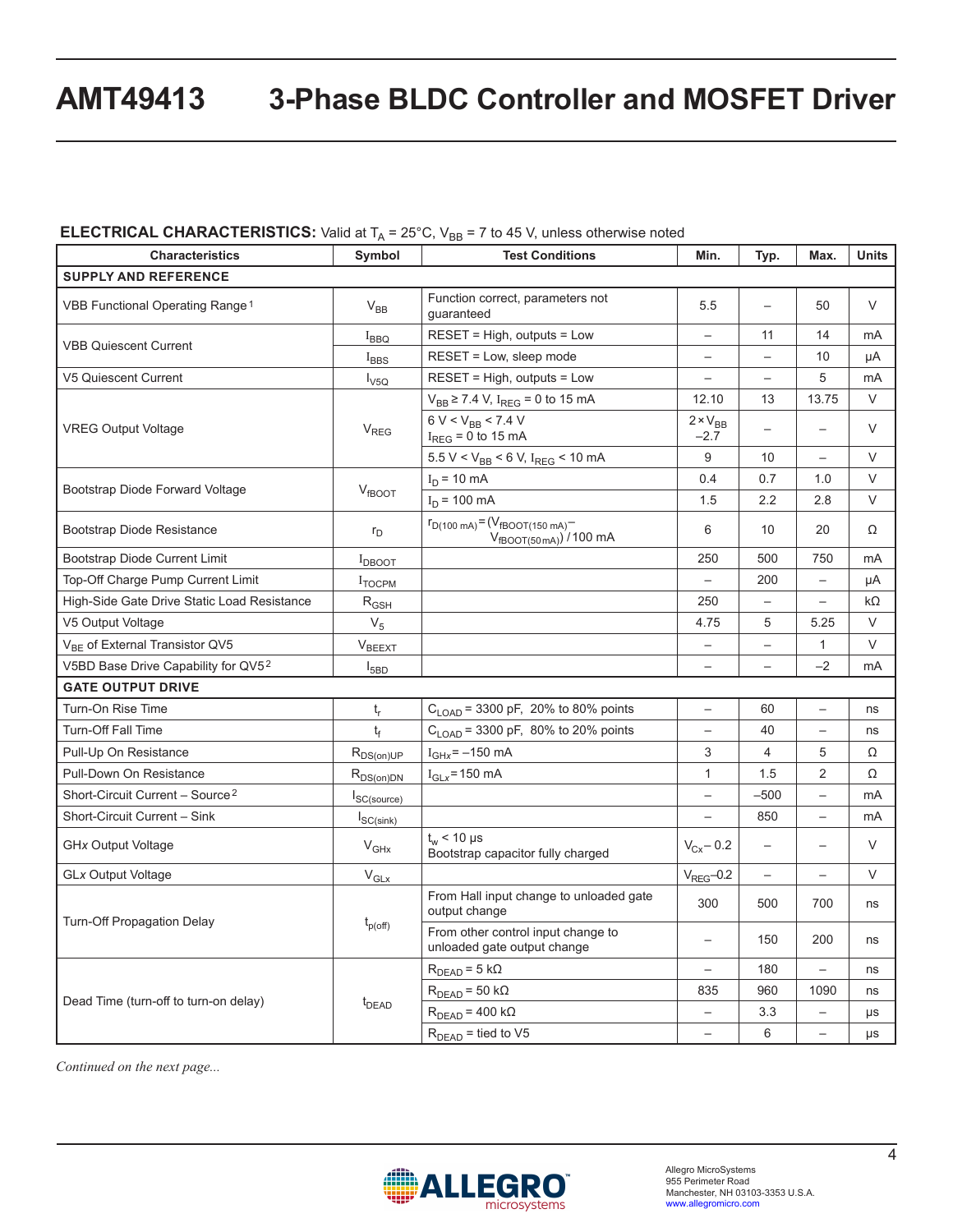### **ELECTRICAL CHARACTERISTICS (continued):** Valid at T<sub>A</sub> = 25°C, V<sub>BB</sub> = 7 to 45 V, unless otherwise noted

| <b>Characteristics</b>                                    | Symbol                          | <b>Test Conditions</b>                                                        | Min.                     | Typ.                     | Max.                     | <b>Units</b> |
|-----------------------------------------------------------|---------------------------------|-------------------------------------------------------------------------------|--------------------------|--------------------------|--------------------------|--------------|
| <b>LOGIC INPUTS AND OUTPUTS</b>                           |                                 |                                                                               |                          |                          |                          |              |
| FFx Fault Output (Open Drain)                             | $V_{OL}$                        | $I_{OL}$ = 1 mA, fault asserted                                               | —                        | $\qquad \qquad -$        | 0.4                      | V            |
| FFx Fault Output Leakage Current <sup>2</sup>             | $I_{OH}$                        | $VO$ = 5 V, fault not asserted                                                | $-1$                     | $\qquad \qquad -$        | 1                        | μA           |
| TACHO and DIRO Output High Voltage                        | $\rm V_{OH}$                    | $I_{OH} = -1$ mA                                                              | $V_5 - 1 V$              | $\overline{\phantom{0}}$ | $\overline{\phantom{0}}$ | V            |
| TACHO and DIRO Output Low Voltage                         | $V_{OL}$                        | $I_{OL}$ = 1 mA                                                               |                          | $\qquad \qquad -$        | 0.4                      | $\vee$       |
| Input Low Voltage                                         | $V_{IL}$                        |                                                                               | $\overline{\phantom{0}}$ | $\qquad \qquad -$        | 0.8                      | V            |
| Input High Voltage (except RESET)                         | $V_{\text{IH}}$                 |                                                                               | 2                        | $\qquad \qquad -$        | $\overline{\phantom{0}}$ | $\vee$       |
| <b>RESET Input High Voltage</b>                           | $\mathsf{V}_{\mathsf{IHR}}$     |                                                                               | 2.2                      | $\qquad \qquad -$        | —                        | V            |
| Input Hysteresis                                          | $V_{\text{IHys}}$               |                                                                               | 300                      | 500                      | $\overline{\phantom{m}}$ | mV           |
| Input Current (except H1, H2, H3, and RESET) <sup>2</sup> | $I_{\text{IN}}$                 |                                                                               | $-1$                     | $\overline{\phantom{0}}$ | $\mathbf{1}$             | μA           |
| RESET Input Pull-Down Resistor                            | $R_{PD}$                        | $V_{IN}$ = 5 V                                                                |                          | 50                       | $\overline{\phantom{0}}$ | kΩ           |
| Hx Input Pull-Up Resistor                                 | $R_{PU}$                        | $V_{IN} = 0 V$                                                                | $\overline{\phantom{0}}$ | 100                      | $\qquad \qquad -$        | kΩ           |
| <b>CURRENT SENSE DIFFERENTIAL AMPLIFIER</b>               |                                 |                                                                               |                          |                          |                          |              |
| Input Bias Current <sup>2</sup>                           | $I_{IBS}$                       | $CSP = CSN = 0 V$                                                             | $-300$                   | $-200$                   | $-150$                   | μA           |
| Input Offset Current <sup>2</sup>                         | I <sub>IOS</sub>                | $CSP = CSN = 0 V$                                                             | $-10$                    | $\qquad \qquad -$        | 10                       | μA           |
| <b>CSP Input Resistance</b>                               | $R_{CSP}$                       | Measured with respect to AGND                                                 | $\overline{\phantom{0}}$ | 80                       | $\qquad \qquad -$        | kΩ           |
| <b>CSN Input Resistance</b>                               | $R_{\text{CSN}}$                | Measured with respect to AGND                                                 | $\overline{\phantom{0}}$ | $\overline{4}$           | $\qquad \qquad -$        | kΩ           |
| Differential Input Voltage                                | $V_{ID}$                        | $V_{ID}$ = CSP – CSN, –1.3 V < CSP < 4 V, –1.3<br>V < CSN < 4V                | $\mathbf 0$              | $\qquad \qquad -$        | 200                      | mV           |
| <b>Output Offset Voltage</b>                              | $V_{OOS}$                       | $CSP = CSN = 0 V$                                                             | 100                      | 320                      | 550                      | mV           |
| Output Offset Voltage Drift                               | $V_{OOS(\underline{\Delta t})}$ | $CSP = CSN = 0 V$                                                             |                          | 100                      | $\qquad \qquad -$        | $\mu$ V/°C   |
| Input Common Mode Range                                   | $V_{CM}$                        | $CSP = CSN$                                                                   | $-1.5$                   | $\overline{\phantom{0}}$ | 4                        | $\vee$       |
| Differential Input Voltage Gain                           | $A_V$                           | 40 mV < $V_{ID}$ < 175 mV, $V_{CM}$ in range                                  | 18.5                     | 19                       | 19.5                     | V/V          |
| Low Output Voltage Error                                  | $V_{err}$                       | $0 < V_{ID} < 40$ mV,<br>$V_{CSOUT} = (19 \times V_{ID}) + V_{OOS} + V_{err}$ | $-20$                    | $\qquad \qquad -$        | 20                       | mV           |
| DC Common Mode Gain                                       | $A_{CMdc}$                      | $CSP = CSN = 200$ mV                                                          | $\overline{\phantom{0}}$ | -30                      | $\overline{\phantom{0}}$ | dB           |
| Source Resistance                                         | <b>r</b> <sub>CSOUT</sub>       | $V_{CSOUT}$ = 2 V, -2 mA < $I_{CSOUT}$ < 0.5 mA                               | $\overline{\phantom{0}}$ | 80                       | $\overline{\phantom{0}}$ | Ω            |
| Output Dynamic Range                                      | <b>V<sub>CSOUT</sub></b>        | $-100$ µA < $I_{CSOUT}$ < 100 µA                                              | 0.1                      | $\qquad \qquad -$        | $V_5 -$<br>0.2           | V            |
| Output Current - Sink                                     | $I_{CSOUT(sink)}$               | $V_{CSOUT} = 2 V \pm 5%$                                                      | $\overline{\phantom{0}}$ | $\mathbf{1}$             | $\overline{\phantom{0}}$ | mA           |
| Output Current - Source <sup>2</sup>                      | I <sub>CSOUT(source)</sub>      | $V_{CSOUT} = 2 V \pm 5\%$                                                     |                          | $-19$                    | $\overline{\phantom{0}}$ | mA           |
| Supply Rejection                                          | <b>PSRR</b>                     | $CSP = CSN = AGND$ , 0 to 300 kHz                                             | $\overline{\phantom{0}}$ | 45                       | $\qquad \qquad -$        | dB           |
| Small Signal 3 dB Bandwidth Frequency                     | $f_{3dB}$                       | $V_{ID} = 10 \text{ mV}_{PP}$                                                 | $\overline{\phantom{0}}$ | 1.6                      | $\overline{\phantom{m}}$ | MHz          |
| <b>Settling Time</b>                                      | t <sub>SETTLE</sub>             | To within 10%, $V_{CSOUT}$ = 1 $V_{PP}$ square wave                           | -                        | 400                      | $\qquad \qquad -$        | ns           |
| AC Common Mode Gain                                       | $A_{CMac}$                      | $V_{ICR}$ = 250 mV <sub>PP</sub> , 0 to 1 MHz                                 | -                        | $-28$                    | $\overline{\phantom{0}}$ | dB           |
| Common Mode Recovery Time                                 | t <sub>CMrec</sub>              | To within 100 mV, $V_{ICR}$ = +4.1 to 0 V step                                | $\overline{\phantom{0}}$ | $\mathbf{1}$             | $\overline{\phantom{a}}$ | μs           |
| <b>Output Slew Rate</b>                                   | SR                              | 10% to 90% points, $V_{ID} = 0$ to 175 mV step                                | $\overline{\phantom{0}}$ | 20                       | $\overline{\phantom{0}}$ | $V/\mu s$    |
| Input Overload Recovery Time<br>t <sub>IDREC</sub>        |                                 | To within 10%, $V_{ID}$ =250 mV to 0 V step                                   | -                        | 500                      | $\overline{\phantom{0}}$ | ns           |

*Continued on the next page…*

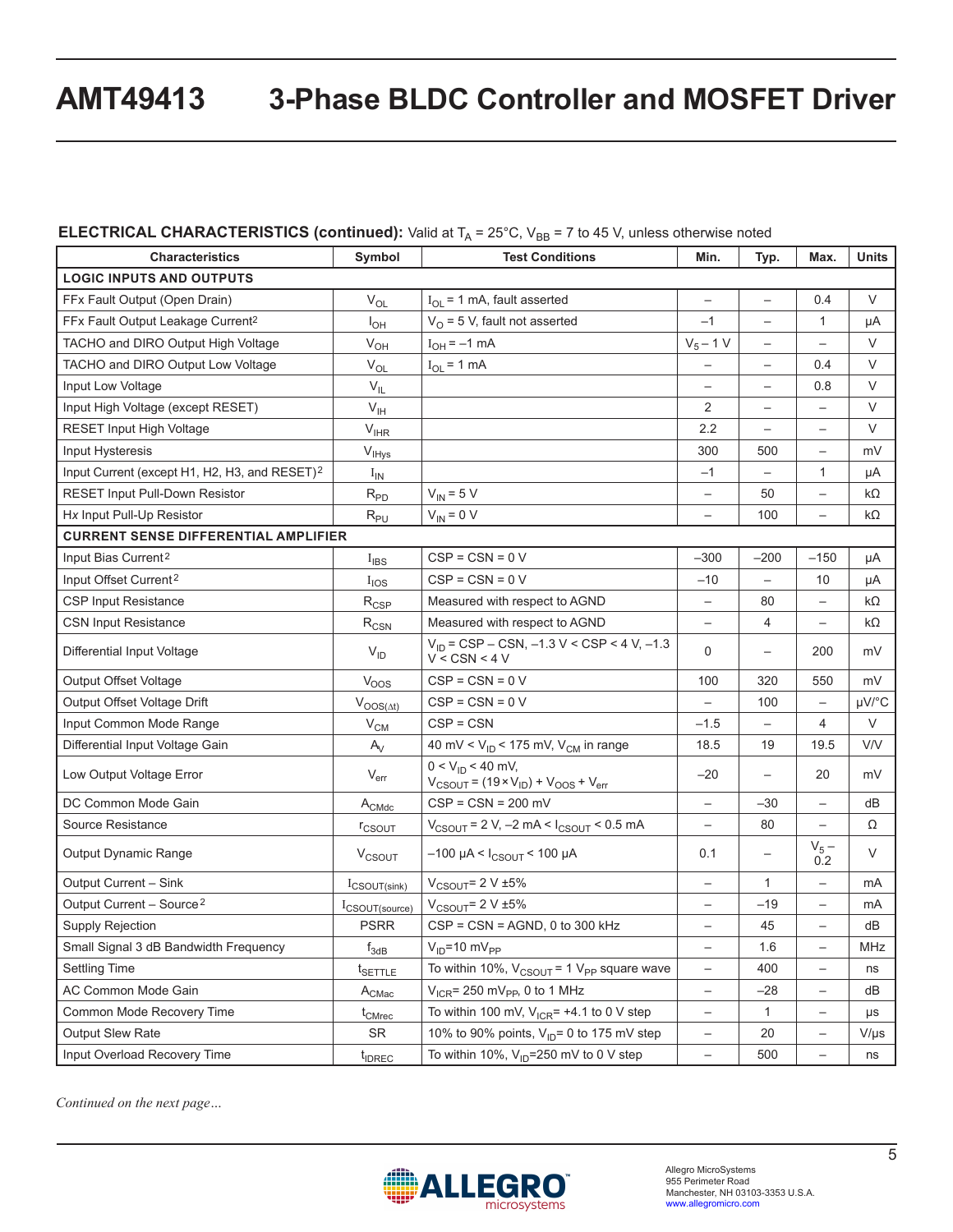#### **ELECTRICAL CHARACTERISTICS (continued):** Valid at  $T_A = 25^{\circ}$ C, V<sub>BB</sub> = 7 to 45 V, unless otherwise noted

| <b>Characteristics</b>                                        | Symbol                  | <b>Test Conditions</b>                                                               | Min.                     | Typ.                     | Max.                     | <b>Units</b>  |
|---------------------------------------------------------------|-------------------------|--------------------------------------------------------------------------------------|--------------------------|--------------------------|--------------------------|---------------|
| <b>CURRENT LIMIT</b>                                          |                         |                                                                                      |                          |                          |                          |               |
| Reference Comparator Input Offset Voltage                     | V <sub>IOC</sub>        |                                                                                      | $-15$                    | $\mathbf 0$              | 15                       | mV            |
| Reference Input Clamp Voltage                                 | $V_{REFC}$              | External pull-up to 5 V R <sub>REF</sub> = 200 k $\Omega$                            | 3.75                     | 4                        | 4.2                      | $\vee$        |
| <b>Comparator Blank Time</b>                                  | $t_{RC}$                | $R_T$ = 56 kΩ, C <sub>T</sub> = 470 pF                                               | $\qquad \qquad -$        | 650                      |                          | ns            |
| <b>REF Input Bias Current</b>                                 | I <sub>IBREF</sub>      |                                                                                      |                          | $\mathbf 0$              |                          | μA            |
| RC Charge Current <sup>2</sup>                                | $I_{RC}$                |                                                                                      | $-1.15$                  | $-1$                     | $-0.85$                  | mA            |
| RC High Voltage Threshold                                     | $V_{RCH}$               |                                                                                      | 1.7                      | 1.9                      | 2.1                      | $\vee$        |
| RC Low Voltage Threshold                                      | $V_{RCL}$               |                                                                                      | 0.6                      | 0.7                      | 0.8                      | $\vee$        |
| <b>PROTECTION</b>                                             |                         |                                                                                      |                          |                          |                          |               |
|                                                               |                         | V <sub>REG</sub> rising                                                              | 7.5                      | 8                        | 8.5                      | $\vee$        |
| <b>VREG Undervoltage Lockout</b>                              | $V_{REGUV}$             | V <sub>REG</sub> falling                                                             | 6.75                     | 7.25                     | 7.75                     | $\vee$        |
| Bootstrap Capacitor Undervoltage Lockout                      | VBOOTUV                 | $V_{\text{BOOT}}$ falling, $V_{\text{Cx}} - V_{\text{Sx}}$                           | 59                       |                          | 69                       | $\frac{0}{0}$ |
| Bootstrap Capacitor Undervoltage Lockout<br><b>Hysteresis</b> | <b>V</b> BOOTUVHys      | $V_{\text{BOOTUVHys}} = \%V_{\text{REG}}$                                            |                          | 13                       | $\qquad \qquad -$        | $\frac{0}{0}$ |
| V5 Undervoltage Lockout                                       | $V_{5UV}$               | $V5$ falling                                                                         | 3.4                      | 3.65                     | 4.0                      | $\vee$        |
| V5 Undervoltage Lockout Hysteresis                            | $V_{5UVHys}$            |                                                                                      | 300                      | 400                      | 500                      | mV            |
| <b>VDSTH Input Voltage Range</b>                              | $V_{\text{DSTH}}$       |                                                                                      | 0.3                      | $\overline{\phantom{m}}$ | 4                        | V             |
| VDSTH Input Current <sup>2</sup>                              | $I_{\text{DSTH}}$       |                                                                                      | $-1$                     | $\overline{\phantom{0}}$ | $\mathbf{1}$             | μA            |
| <b>VDRAIN Input Voltage Range</b>                             | $V_{DRAIN}$             |                                                                                      | $\overline{7}$           | $V_{BB}$                 | 45                       | $\vee$        |
| Short-to-Ground Threshold Offset 3,5                          |                         | $V_{DSTH}$ > 1 V                                                                     | $\overline{\phantom{0}}$ | ±300                     | $\overline{\phantom{0}}$ | mV            |
|                                                               | V <sub>STGO</sub>       | $V_{\text{DSTH}} \le 1 \text{ V}, 7 \text{ V} \le V_{\text{DRAIN}} \le 30 \text{ V}$ | $-150$                   | $\qquad \qquad -$        | 150                      | mV            |
|                                                               |                         | $V_{DSTH}$ > 1 V                                                                     | $\overline{\phantom{0}}$ | ±300                     | $\overline{\phantom{0}}$ | mV            |
| Short-to-Battery Threshold Offset <sup>4,5</sup>              | <b>V<sub>STBO</sub></b> | $V_{DSTH} \le 1$ V, 7 V $\le$ V <sub>DRAIN</sub> $\le$ 30 V                          | $-150$                   |                          | 150                      | mV            |
| Low Load Current Detection Voltage                            | $V_{\text{CSOL}}$       |                                                                                      |                          | 500                      | $\overline{\phantom{0}}$ | mV            |
| Overtemperature Flag                                          | $T_{\text{JF}}$         | Temperature increasing                                                               | $\overline{\phantom{0}}$ | 170                      | $\overline{\phantom{0}}$ | $^{\circ}$ C  |
| Overtemperature Flag Hysteresis                               | <b>T</b> JFHys          | Recovery = $T_{JF} - T_{JFHys}$                                                      | $\overline{\phantom{0}}$ | 15                       | $\overline{\phantom{0}}$ | $^{\circ}$ C  |

1 Function is correct but parameters not guaranteed above or below general limits (7 to 45 V).

2 For input and output current specifications, negative current is defined as coming out of (sourcing) the specified device pin.

<sup>2</sup> For liput and output current specifications, riegative current is defined<br><sup>3</sup> High-side on. As V<sub>SX</sub> decreases, fault occurs if V<sub>SAT</sub> – V<sub>SX</sub> > V<sub>STB</sub> .<br><sup>4</sup> Low-side on. As V<sub>SX</sub> increases, fault occurs if V<sub>SX</sub> – V<sub></sub>

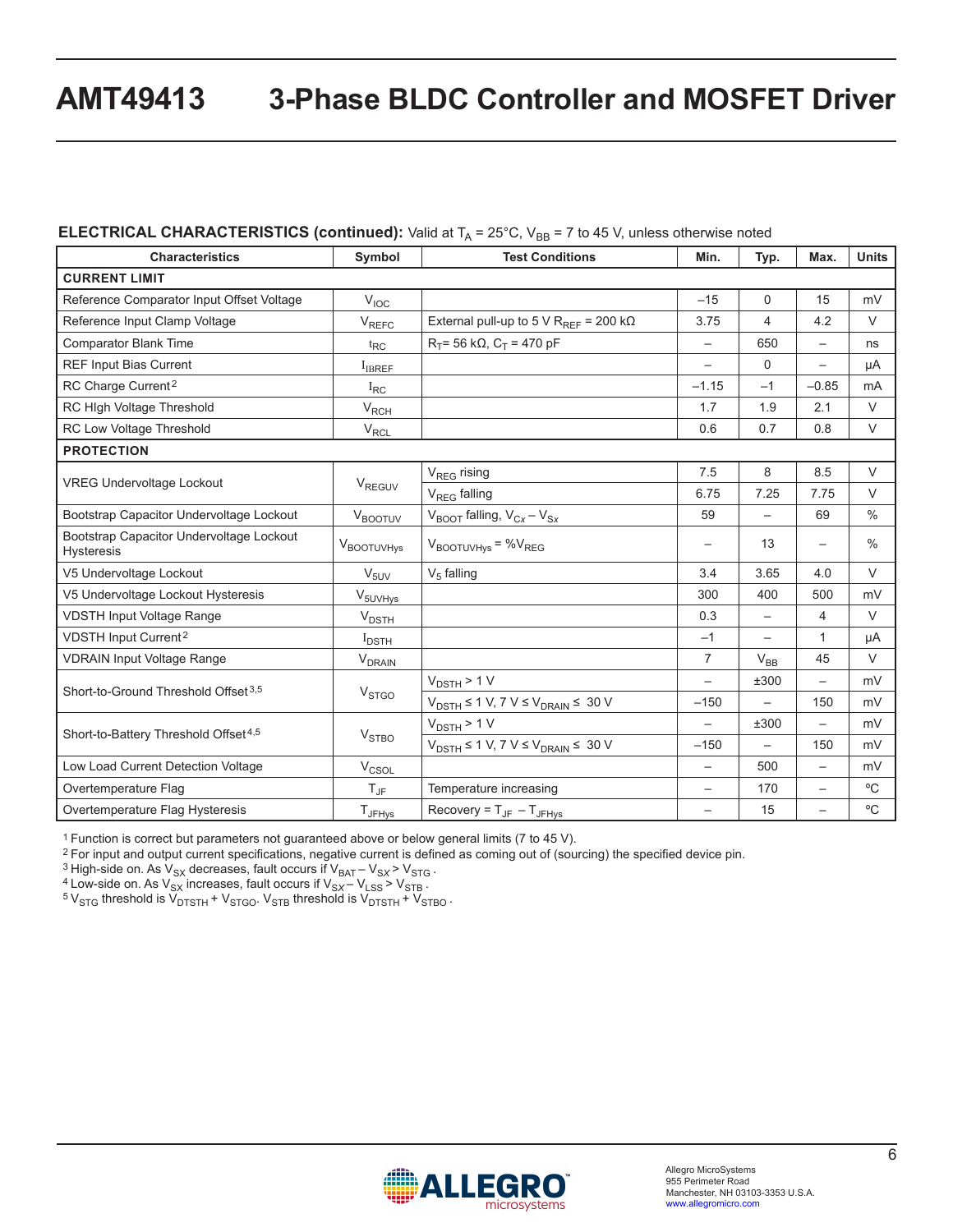## **FUNCTIONAL DESCRIPTION**

## **Basic Operation**

The AMT49413 provides commutation and current control for 3-phase brushless DC (BLDC) motors with integrated Halleffect sensors. The motor current is provided by an external 3-phase N-channel MOSFET bridge which is controlled by the AMT49413, using fixed-frequency pulse-width modulation (PWM). The use of PWM with N-channel MOSFETs provides the most cost-effective solution for a high-efficiency motor drive.

The AMT49413 provides all the necessary circuits to ensure that the gate-source voltage of both high-side and low-side external MOSFETs are above 10 V, at supply voltages down to 7 V. For extreme battery voltage drop conditions, functional operation is guaranteed down to 5.5 V but with a reduced gate drive. The AMT49413 also decodes the commutation sequence from three Hall-effect sensors spaced at 120° in the electrical cycle, and ensures no cross-conduction (shoot-through) in the external bridge. Individual pins provide direction, brake, and coast control.

Motor current can be sensed by a low-value sense resistor, RSENSE, in the ground connection to the bridge, amplified and compared to a reference value. The AMT49413 then limits the bridge current on a cycle-by-cycle basis. Bridge current can also be controlled using an external PWM signal with the internal current control either disabled or used to set the absolute maximum motor current. Specific functions are described more fully in the following sections.

## **Power Supplies**

Only one power connection is required because all internal circuits are powered by integrated regulators. The main power supply should be connected to VBB through a reverse battery protection circuit.

**V5 and V5BD** A 5 V supply for external pull-up and bias currents is provided by an integrated 5 V regulator controller and an external NPN transistor, QV5. The AMT49413 provides the base drive current on the V5BD pin, and the 5 V reference on the V5 pin. This regulator is also used by the internal logic circuits and must always be decoupled by at least a 200 nF capacitor, CV5, between the V5 pin and AGND. For stability, a 100 nF capacitor, C5BD, also should be connected between V5BD and AGND. If an external 5 V supply is not required, the V5BD pin and the V5 pin should be connected together.

**CP1, CP2, and VREG** The gate drive outputs are powered by an internal charge pump, which requires a pump capacitor, typically 470 nF, CP, connected between the CP1 and CP2 pins. The output from the charge pump, 13 V nominal, is used to power each of the three high- and low-side driver pairs and is also available on the VREG pin. A sufficiently large storage capacitor, CREG, must be connected to this pin to provide the transient charging current to the low-side drivers. The charge pump also provides the charging current for the bootstrap capacitors, CBOOT*x*.

An additional "top-off" charge pump is provided for each highside drive which allows the high-side drive to maintain the gate voltage on the external FET indefinitely, ensuring so-called 100% PWM if required. This is a low-current trickle charge pump (< 100 µA typical), and is only operated after a high-side driver has been signaled to turn on. There is a small amount of bias current ( $\leq$ 20  $\mu$ A) drawn from the C*x* pin to operate the floating high-side circuit, and the charge pump simply provides enough drive to ensure that the bootstrap voltage, and hence the gate voltage, will not droop due to this bias current. The charge required for initial turn-on of the high-side gate is always supplied by bootstrap capacitor charge cycles.

## **Hall-Effect Sensor Inputs**

H1, H2, and H3 Hall-effect sensor inputs are configured for motors with 120° electrically-spaced Hall-effect sensors, but may be used for 60° electrical spacing with an external inverter. Hall-effect sensors usually require an additional pull-up resistor to be connected between the sensor output and 5 V. This 5 V can be provided by the integrated 5 V regulator. Hall-effect inputs have a hysteresis of typically 500 mV to reduce the effects of switching noise on the Hall-effect connections to the motor. These inputs are also filtered to further reduce the effects of switching noise. The Hall-effect inputs are pulled-up to 5 V inside the AMT49413 through a high value (100 kΩ typical) resistor in series with a diode. This internal pull-up makes the Hall-effect input appear high if the Hall sensor signal is missing, allowing detection of an Hall-effect input logic fault.The AMT49413 will indicate a logic fault when all Hall inputs are driven to the same logic level. The commutation truth table for these inputs is shown in Table 2. The inputs can also be driven directly from a microcontroller or similar external circuit.

## **Gate Drive**

The AMT49413 is designed to drive external N-channel power MOSFETs. They supply the large transient currents necessary to quickly charge and discharge the gate capacitance of the external FETs in order to reduce dissipation in the external FETs during

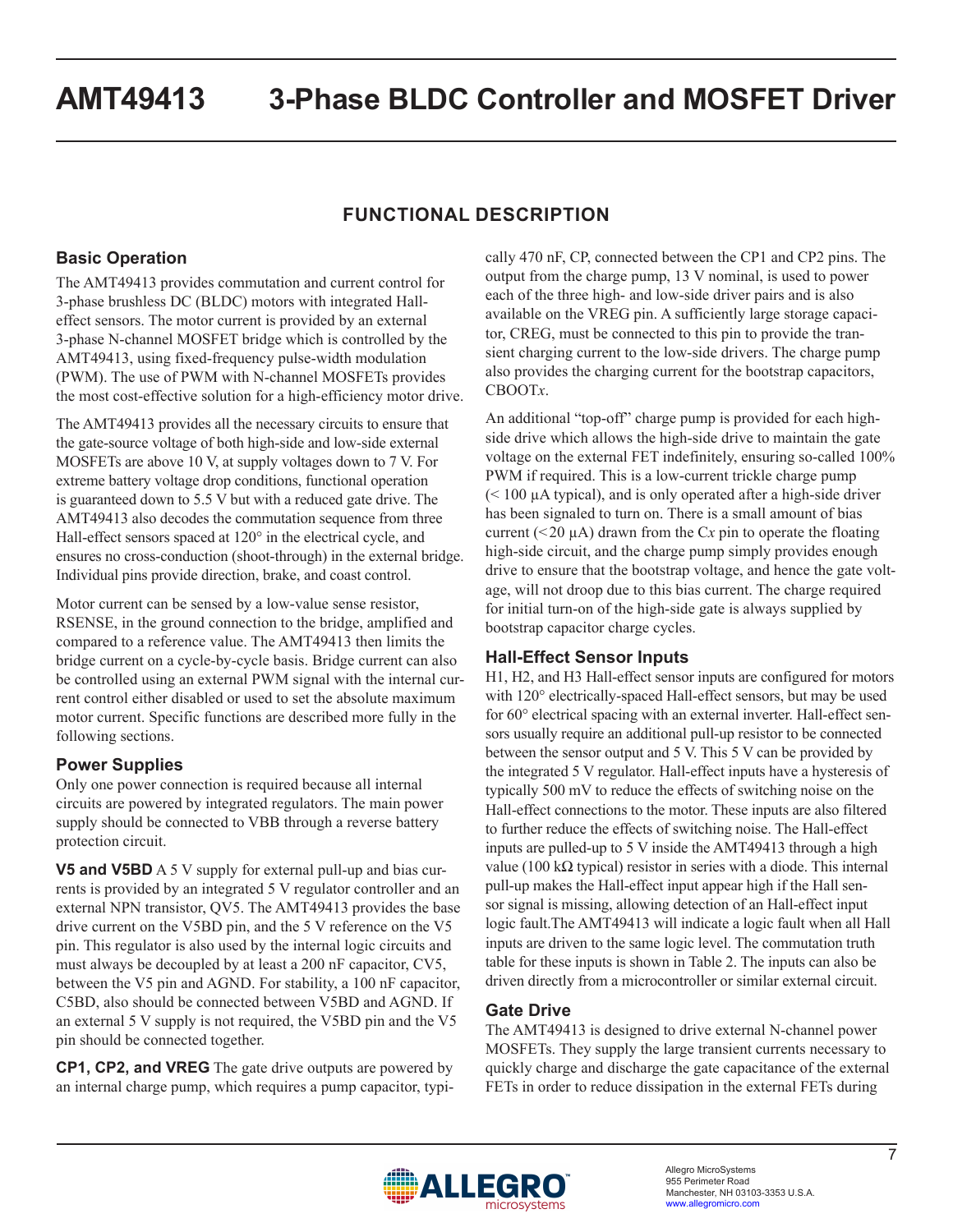switching. The charge and discharge rate can be controlled using external resistors in series with the connections to the gate of the FETs.

**RDEAD.** Cross-conduction is prevented by the gate drive circuits which introduce a dead time, t<sub>DEAD</sub>, between switching one FET off and the complementary FET on. The dead time is derived from the value of a resistor, RDEAD, connected between the RDEAD pin and AGND. If RDEAD is connected to  $V5$ ,  $t_{DEAD}$ defaults to 6 µs typical.

**GLA, GLB, and GLC.** Low-side gate drive outputs for external NMOS drivers. External series-gate resistors, RGATE, (as close as possible to the NMOS gate) can be used to control the slew rate seen at the power-driver gate, thereby controlling the *di*/*dt* and  $dv/dt$  of the Sx outputs. Referring to [Table 2](#page-11-0),  $GLx = 1$  (high) means that the upper half (PMOS) of the driver is turned on, and that its drain will source current to the gate of the low-side FET in the external motor-driving bridge.  $GLx = 0$  (low) means that the lower half (NMOS) of the driver is turned on, and that its drain will sink current from the corresponding external FET gate circuit to the LSS pin.

**SA, SB, and SC.** Directly connected to the motor, these terminals sense the voltages switched across the load. These terminals are also connected to the negative side of the bootstrap capacitors and are the negative supply connections for the floating highside drivers. The discharge current from the high-side FET gate capacitance flows through these connections, which should have low-impedance traces to the FET bridge.

**GHA, GHB, and GHC.** High-side gate drive outputs for external NMOS drivers. External series-gate resistors, RGATE, can be used to control the slew rate seen at the power-driver gate, thereby controlling the *di*/*dt* and *dv*/*dt* of the S*x* inputs. Referring to [Table 2,](#page-11-0)  $GHx = 1$  (high) means that the upper half (PMOS) of the driver is turned on, and that its drain will source current to the gate of the high-side FET in the external motor-driving bridge.  $GHx = 0$  (low) means that the lower half (NMOS) of the driver is turned on, and that its drain will sink current from the corresponding external FET gate circuit to the respective S*x* pin.

**CA, CB, and CC.** High-side connections for the bootstrap capacitors and positive supply for high-side gate drivers. The bootstrap capacitors, CBOOT*x*, are charged to approximately  $V_{\text{REG}}$  when the corresponding Sx terminal is low. When the Sx output swings high, the voltage on the C*x* pin rises with the output to provide the boosted gate voltage needed for the high-side N-channel power MOSFETs.

**VDRAIN.** High-impedance sense input (Kelvin connection) to the top of the external FET bridge. This input allows accurate measurement of the voltage at the drain of the high-side FETs and should be connected directly to the bridge, close to the drain connections of the high-side FETs, with an independent trace.

**LSS.** Low-side return path for discharge of the gate capacitors. It is connected to the common sources of the low-side external FETs through an independent low-impedance trace.

#### **Logic Control Inputs**

Additional logic-level inputs are provided to enable specific features described below. These logic inputs all have a nominal hysteresis of 500 mV to improve noise performance.

**RESET.** Allows minimum current consumption from the VBB supply. When RESET is low, all internal circuitry is disabled including the V5 output. When coming out of sleep state, the protection logic ensures that the gate drive outputs are off until the charge pump reaches proper operating conditions. The charge pump stabilizes in approximately 3 ms under nominal conditions.

RESET has an internal pull-down resistor, 50 kΩ typical. However, to allow the AMT49413 to start-up without the need for an external logic input, the RESET pin can be pulled to the battery voltage with an external pull-up resistor. Because RESET also has an internal clamp diode, 6 V typical, to limit the input current, the value of the external pull-up resistor should be greater than 20 kΩ. The upper limit for the resistor must be low enough to ensure that the input voltage reaches the input high threshold,  $V_{INR}$ .

**COAST.** An active-low input which turns all FETs off without disabling the supplies or control logic. This allows the external FETs and the motor to be protected in case of a short circuit.

**MODE.** Sets the current-decay method. Referring to [Table 3](#page-11-1), when in slow-decay mode,  $MODE = 1$ , only the high-side MOS-FET is switched off during a PWM-off cycle. In the fast-decay mode,  $MODE = 0$ , the device switches both the high-side and low-side MOSFETs.

Slow decay allows a lower ripple current in the motor at the PWM frequency, but reduces the dynamic response of the current control. It is suitable for motors which run at a more-or-less constant speed. Fast decay provides improved current-control dynamic response, but increases the motor current ripple. It is suitable for motors used in start-stop and positioning applications.

**DIR.** Determines the direction of motor torque output, as shown in [Table 2.](#page-11-0) For an unloaded, low-inertia motor, this will also usu-

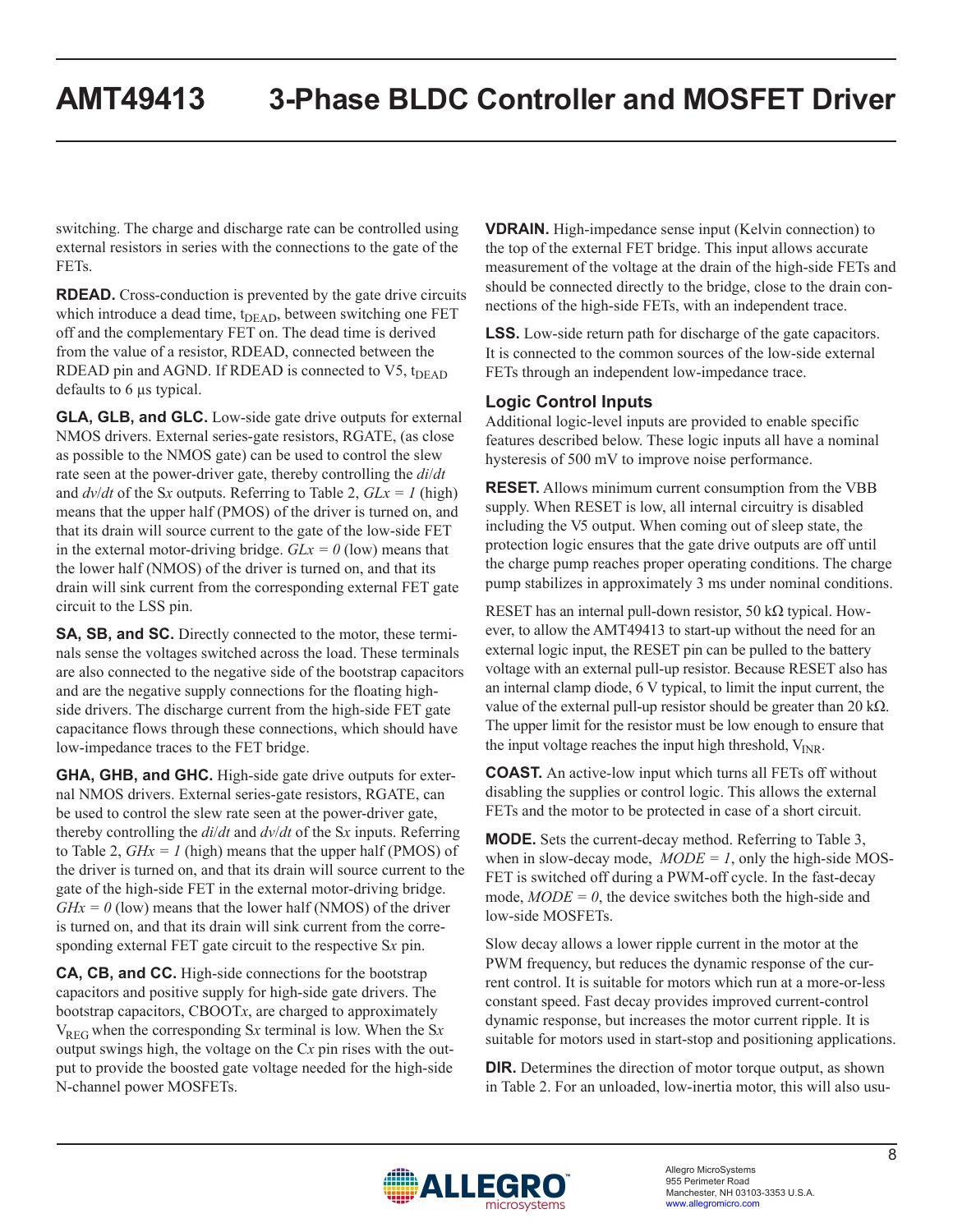ally be the direction of mechanical rotation. With a motor that has a high inertial load, the DIR input can be used to apply a controlled breaking torque, when fast decay is used (MODE =  $0$ ).

**BRAKE.** An active-low input that provides a braking function. When  $BRAKE = 0$  (see [Table 3](#page-11-1)), all the low-side FETs are turned on and the high-side FETs are turned off. This effectively shortcircuits the back EMF in the windings, and brakes the motor. The braking torque applied depends on the speed.  $RESET = 0$  or COAST = 0 overrides BRAKE and coasts the motor. Note that when BRAKE is used to dynamically brake the motor, the windings are shorted with no control over the winding current.

**ESF.** The state of the enable stop on fault (ESF) pin determines the action taken when a short is detected. See the Diagnostics section for details.

**TEST.** Test is for Allegro production use and must be connected to AGND.

### **Current Regulation**

Load current can be regulated by an internal fixed frequency PWM control circuit or by external input on the PWM pin.

**Current Sense Amplifier: CSP, CSN, and CSOUT.** A differential current sense amplifier with a gain,  $A<sub>V</sub>$ , of 19 typical, is provided to allow the use of low-value sense resistors or current shunts as the current sensing elements. Because the output of this sense amplifier is available at CSOUT, it can be used for either internal or external current sensing. With the sense resistor, RSENSE, connected between CSP and CSN, the output of the sense amplifier will be approximately:

$$
V_{\text{CSOUT}} \approx (I_{\text{LOAD}} \times A_{\text{V}} \times R_{\text{SENSE}}) + V_{\text{OOS}} \,,
$$

where  $V_{\text{OOS}}$  is the output offset voltage (the voltage at zero load current), and  $A_V$  is the differential voltage gain of the sense amplifier, 19 typical.

**Internal Current Control: REF.** A fixed reference voltage can be applied to provide a maximum current limit. A variable reference voltage will provide a variable torque control. The output voltage of the current sense differential amplifier,  $V_{CSOUT}$ , is compared to the reference voltage available on the REF pin. When the outputs of the MOSFETs are turned on, current increases in the motor winding until it reaches a trip point value,  $I<sub>TRIP</sub>$ , given by:

$$
I_{\text{TRIP}} = (V_{\text{REF}} - V_{\text{OOS}}) / (R_{\text{SENSE}} \times A_{\text{V}}).
$$

At the trip point, the sense comparator resets the source enable

latch, turning off the source driver. At this point, load inductance causes the current to recirculate until the start of the next PWM period.

The current path during recirculation is determined by the configuration of the MODE pin. Torque control can therefore be implemented by varying the voltage on the REF pin, provided that the PWM input remains high. If direct control of the torque or current by PWM input is desired, a voltage can be applied to the REF pin to set an absolute maximum current limit. The REF input is internally limited to 4 V, which allows the use of a simple pull-up resistor to V5, RREF, to set the maximum reference voltage, avoiding the need for an externally generated reference voltage. RREF should have a value between 20 and 200 kΩ.

**Internal PWM Frequency.** The internal oscillator frequency,  $f_{\rm OSC}$ , is determined by an external resistor, RT, and capacitor, CT, connected in parallel from the RC pin to AGND. The frequency is approximately:

$$
f_{\rm OSC} \approx 1/(R_{\rm T} C_{\rm T} + t_{\rm BLANK} + t_{\rm DEAD})\;.
$$

where  $f_{\rm OSC}$  in the range 20 to 50 kHz.

**PWM Input.** Can be used to control the motor torque by an external control circuit signal on the PWM pin. Referring to [Table 3,](#page-11-1) when  $PWM = 0$ , the selected drivers are turned off and the load inductance causes the current to recirculate. The current path during recirculation is determined by the configuration of the MODE pin. Setting  $PWM = 1$  will turn on selected drivers as determined by the H*x* input logic. Holding PWM=1 allows speed and torque control solely by the internal current-limit circuit, using the voltage on the REF pin.

In some circumstances, it may be desirable to completely disable the internal PWM control. This can be done by pulling the RC pin directly to AGND. This will disable the internal PWM oscillator and ensure that the output of the PWM latch is always high.

**Blank Time.** When the source driver is turned on, a current spike occurs due to the reverse-recovery currents of the clamp diodes and switching transients related to distributed capacitance in the load. To prevent this current spike from erroneously resetting the source enable latch, the current-control comparator output is blanked for a short period of time,  $t_{BLANK}$ , when the source driver is turned on.

The length of  $t_{BLANK}$  is different for internal versus external PWM. It is set by the value of the timing capacitor, CT, according to the following formulas:

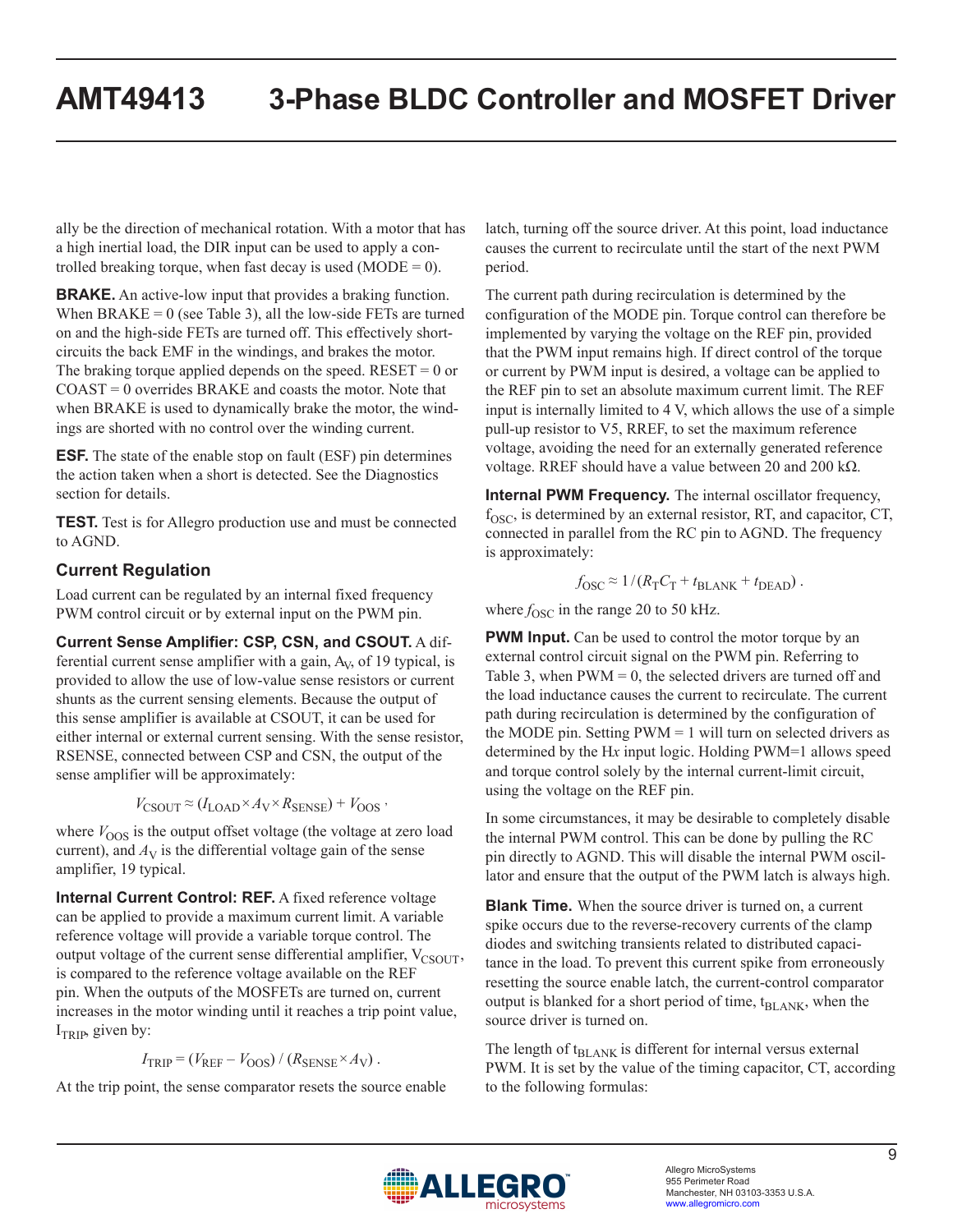for internal PWM:  $t_{BLANK}$  ( $\mu$ s) = 1260 ×  $C_T$  ( $\mu$ F), and

for external PWM:  $t_{\text{BLANK}}$  ( $\mu$ s) = 2000 ×  $C_T$  ( $\mu$ F).

A nominal  $C_T$  value of 680 pF yields a  $t_{\text{BLANK}}$  of 1.3 µs for external PWM, and 860 ns for internal PWM. The user must ensure that  $C_T$  is large enough to cover the current spike duration when using the internal sense amplifier.

### **Diagnostics**

Several diagnostic features integrated into the AMT49413 provide speed and direction feedback and indications of fault conditions.

**TACHO and DIRO.** These outputs provide speed and direction information based on the HE inputs from the motor. As shown in [Figure 1](#page-9-0), at each commutation point, the TACHO output changes state independent of motor direction. The DIRO output is updated at each commutation point to show the motor direction. When the motor is rotating in the "forward" or positive direction, DIRO will be high. When rotation is in the "reverse" or negative direction, DIRO will be low. The actual direction of rotation is determined from the sequence of the three Hall inputs, H*x*. Forward is when the sequence follows [Table 2](#page-11-0) top-to-bottom and reverse when the sequence follows [Table 2](#page-11-0) bottom-to-top.





Note that there are some circumstances in which the direction reported on the DIRO output pin and the direction demanded on the DIR input pin may not be the same. This may happen if the motor and load have reasonably high inertia. In this case, changing the state of the DIR pin will cause the torque to reverse, braking the motor. During this braking, the direction indicated on the DIRO output will not change.

**ESF.** The state of the enable stop on fault (ESF) pin will determine the action taken when a short is detected. For other fault conditions, the action is defined by the type of fault. The action taken follows the states shown in [Table 1](#page-11-2).

When  $ESF = 1$ , any short fault condition will disable all the gate drive outputs and coast the motor. This disabled state will be latched until the next phase commutation or until COAST or RESET go low.

When  $ESF = 0$ , under most conditions, although the fault flags, FF1 and FF2, are still activated, the AMT49413 will not disrupt normal operation and will therefore not protect the motor or the drive circuit from damage. It is imperative that the master control circuit or an external circuit take any necessary action when a fault occurs, to prevent damage to components.

If desired, the active low COAST input can be used as a crude disable circuit by connecting the fault flags FF1 and FF2 to the COAST input and a pull-up resistor to V5.

**FF1, FF2, and VDSTH.** Fault conditions are indicated by the state of two open drain output fault flags, FF1 and FF2, as shown in Table 1. In addition to internal temperature, voltage, and logic monitoring, the AMT49413 monitors the state of the external MOSFETs and the motor current to determine if short-circuit faults occur or a low load condition exists. In the event that two or more faults are detected simultaneously, the state of the fault flags will be determined by a logical AND of the fault states of each flag.

**• Undervoltage.** VREG supplies the low-side gate driver and the bootstrap charge current. It is critical to ensure that the voltages are sufficiently high before enabling any of the outputs. The undervoltage circuit is active during power-up, and will pull both fault flags low and coast the motor (all gate drives low) until  $V_{REG}$  is greater than approximately 8 V. Note that this is sufficient to turn on the external power FETs at a battery voltage as low as 5.5 V, but will not normally provide the rated on-resistance of the FET. This could lead to excessive power dissipation in the external FET.

<span id="page-9-0"></span> In addition to a monitor on VREG, the AMT49413 also monitors both the bootstrap charge voltage, to ensure sufficient highside drive, and the 5 V reference voltage at V5, to ensure correct logical operation. If either of these fall below the lockout voltage level, the fault flags are set.

- **• Overtemperature.** This event pulls both fault flags low but does not disable any circuitry. It is left to the user to turn off the device to prevent overtemperature damage to the chip and unpredictable device operation.
- **• Logic Fault: Hall Invalid.** When all H*x* have the same value, the AMT49413 evaluates this as an illegal code, and pulls both

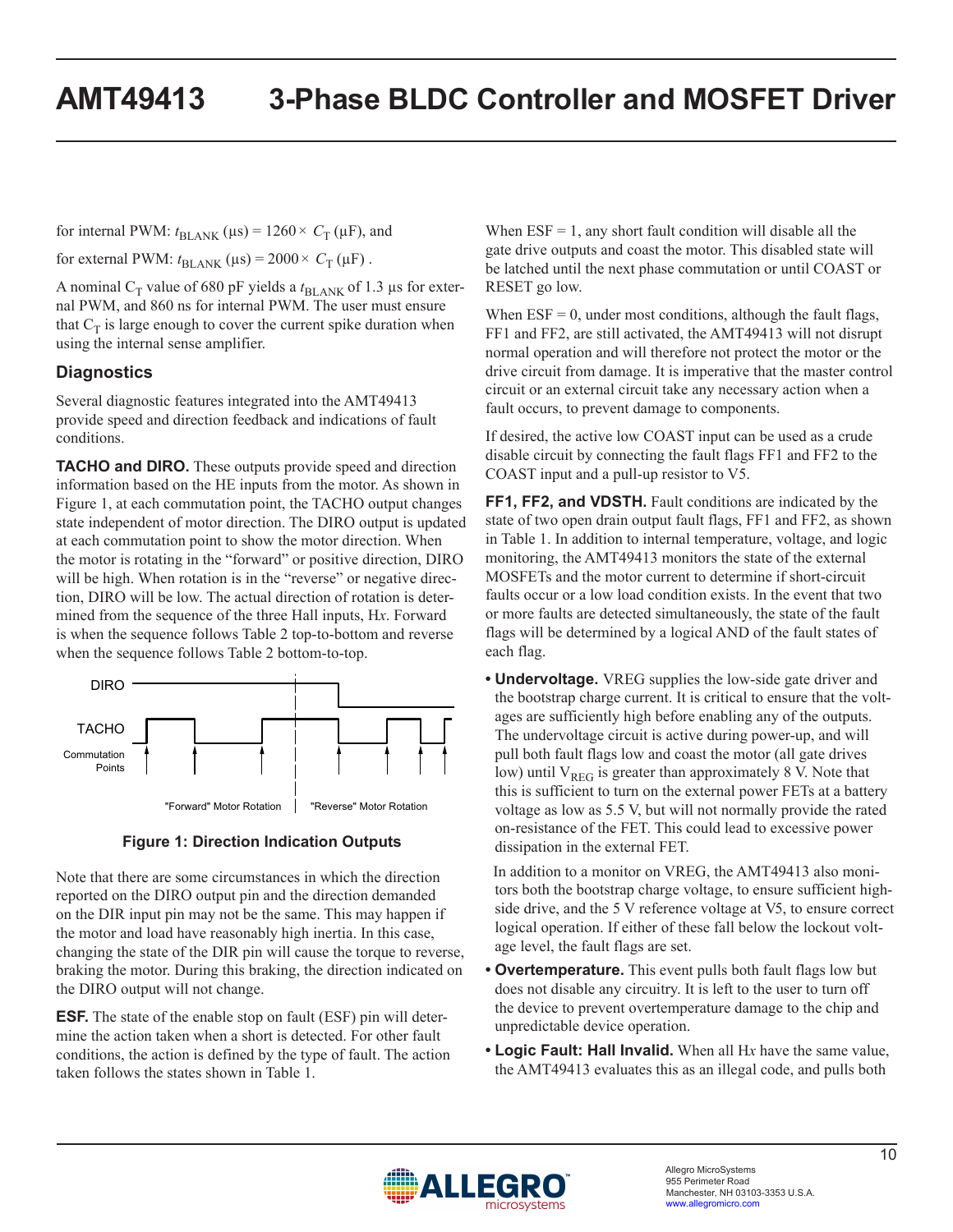fault flags, FF*x*, low and coasts the motor. This action can be used, if desired, to disable all FET drives under bridge or motor fault conditions. The Hall logic fault condition is not latched, so if the fault occurs while the motor is running, the external FETs will be reenabled, according to the commutation truth table [\(Table 2](#page-11-0)), when the H*x* inputs become valid.

 The H*x* inputs have pull-up resistors to ensure that a fault condition will be indicated in the event of an open connection to a Hall sensor.

- **• Short to Ground.** A short from any of the motor phase connections to ground is detected by monitoring the voltage across the top FETs in each phase using the appropriate S*x* pin and the voltage at VDRAIN. This drain-source voltage is then compared to the voltage on the VDSTH pin. If the drain-source voltage exceeds the voltage at the VDSTH pin, FF2 will be pulled low.
- **• Short to Supply.** A short from any of the motor phase connections to the battery or VBB connection is detected by monitoring the voltage across the bottom FETs in each phase using the appropriate S*x* pin and the LSS pin. This drain-source voltage is then compared to the voltage on the VDSTH pin. If the drainsource voltage exceeds the voltage at the VDSTH pin, FF2 will be pulled low.
- **• Shorted Motor Winding.** A short across the motor phase winding is detected by monitoring the voltage across both the top and bottom FETs in each phase. This fault will pull FF2 low.
- **• Low Load Current.** The sense amplifier output is monitored independently to allow detection of a low load current. This can be used to detect if an open load condition is present. If, during a commutation period, the output from the sense amplifier does not go above a minimum value, V<sub>CSOL</sub>, FF1 will go low. No further action will be taken.

**Short Fault Operation.** Because motor capacitance may cause the measured voltages to show a fault as the phase switches, the voltages are not sampled until one  $t_{DEAD}$  interval after the external FET is turned on.

If a short-circuit fault occurs when  $ESF = 0$ , the external  $FETs$ are not disabled by the AMT49413. Under some conditions, some measure of protection will be provided by the internal current limit but in many cases, particularly for a short to ground, the current limit will provide no protection for the external FETs. To limit any damage to the external FETs or the motor, the AMT49413 can either be fully disabled by the RESET input or all FETs can be switched off by pulling the COAST input low. Alternatively, setting  $ESF = 1$  will allow the AMT49413 to disable the outputs as soon as the fault is detected. The fault will be latched until any of the following conditions occur:

- a phase commutation
- •RESET goes low
- •COAST goes low

This will allow a running motor to coast to the next phase commutation without the risk of damage to the external power MOSFETs.

**Low Load Current Fault Operation.** No action is taken for a low load current condition. If the low load occurs due to an open circuit on a phase connection while the motor is running, the AMT49413 will continue to commutate the motor phases according to the commutation truth table, [Table 2.](#page-11-0)

In some cases, this will allow the motor to continue operating at a much reduced performance. The low load condition is checked during a commutation period and is only flagged at the next commutation event. The flag is cleared at the end of any subsequentcommutation period where no low load current fault is detected.

If the motor stalls or is stationary, then the remaining phase connections will usually be insufficient to start rotating the motor. At start-up or after a reset, the low load condition is flagged until the first time the motor current exceeds the threshold value,  $V_{\text{CSOL}}$ . This allows detection of a possible open phase from startup, even if the motor is not able to start running.

Note that a low load current condition can also exist if the motor being driven has no mechanical load.

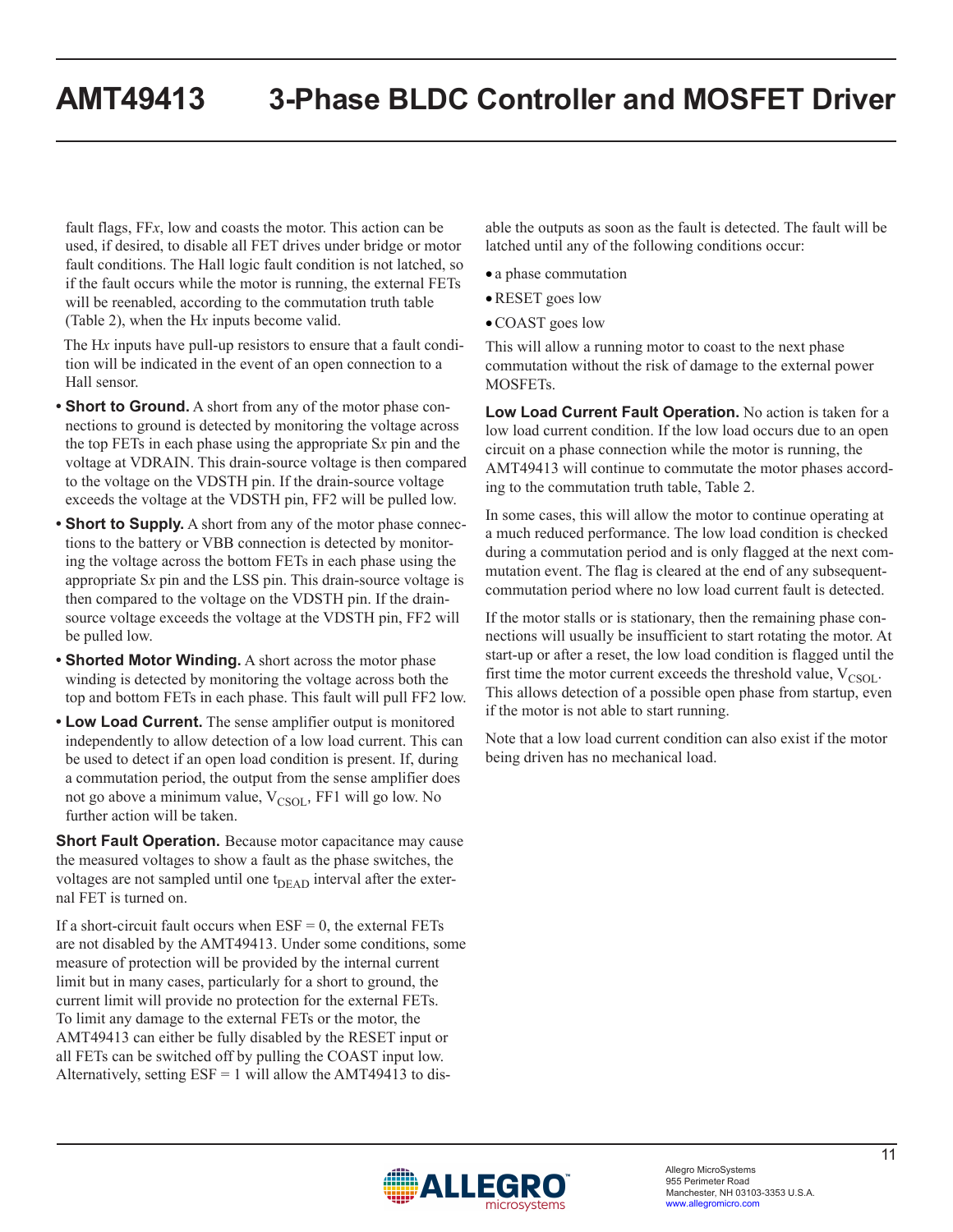#### <span id="page-11-2"></span>**Table 1: Fault Action Table**

|                                    |          |                       | Action*        |                |  |  |
|------------------------------------|----------|-----------------------|----------------|----------------|--|--|
| FF <sub>2</sub><br>FF <sub>1</sub> |          | <b>Fault</b>          | $ESF = 0$      | $ESF = 1$      |  |  |
| 0                                  | 0        | Undervoltage          | <b>Disable</b> | <b>Disable</b> |  |  |
| 0                                  | 0        | Overtemperature       | No Action      | No Action      |  |  |
| 0                                  | 0        | Logic fault           | <b>Disable</b> | Disable        |  |  |
|                                    | 0        | Short to ground       | No Action      | Disable        |  |  |
|                                    | 0        | Short to supply       | No Action      | Disable        |  |  |
|                                    | $\Omega$ | Shorted motor winding | No Action      | Disable        |  |  |
| 0                                  |          | Low load current      | No Action      | No Action      |  |  |
|                                    |          | None                  | No Action      | No Action      |  |  |

\**Disable* indicates that all gate outputs are low and all MOSFETs are turned off.

#### <span id="page-11-0"></span>**Table 2: Commutation Truth Table\***

| H1 | H <sub>2</sub> | H <sub>3</sub> | <b>DIR</b> | <b>GLA</b> | <b>GLB</b> | <b>GLC</b> | <b>GHA</b> | <b>GHB</b> | <b>GHC</b>  | <b>SA</b> | <b>SB</b> | <b>SC</b> |
|----|----------------|----------------|------------|------------|------------|------------|------------|------------|-------------|-----------|-----------|-----------|
|    | $\mathbf 0$    |                |            | 0          | 0          |            |            | $\Omega$   | $\mathbf 0$ | High      | Ζ         | Low       |
|    | $\overline{0}$ | 0              |            | 0          | $\Omega$   |            | 0          |            | $\mathbf 0$ | Ζ         | High      | Low       |
|    |                | 0              |            |            | 0          | $\Omega$   | 0          |            | $\mathbf 0$ | Low       | High      | Ζ         |
| 0  |                | $\Omega$       |            |            | 0          | $\Omega$   | 0          | $\Omega$   |             | Low       | Ζ         | High      |
| 0  |                |                |            | 0          |            | $\Omega$   | 0          | $\Omega$   |             | Ζ         | Low       | High      |
| 0  | $\Omega$       |                |            | 0          |            | $\Omega$   |            | $\Omega$   | $\mathbf 0$ | High      | Low       | Ζ         |
| 0  | 0              | 0              | X          | 0          | $\Omega$   | $\Omega$   | 0          | $\Omega$   | $\mathbf 0$ | Z         | Ζ         | Z.        |
|    |                |                | X          | 0          | 0          | $\Omega$   | 0          | O          | $\mathbf 0$ | Z         | Z         | Ζ         |
|    | $\Omega$       |                | 0          |            | $\Omega$   | $\Omega$   | 0          | $\Omega$   |             | Low       | Ζ         | High      |
|    | $\Omega$       | $\mathbf 0$    | 0          | 0          |            | $\Omega$   | 0          | $\Omega$   |             | Ζ         | Low       | High      |
|    |                | 0              | 0          | 0          |            | $\Omega$   |            | $\Omega$   | $\mathbf 0$ | High      | Low       | Ζ         |
| 0  |                | $\Omega$       | 0          | 0          | 0          |            |            | $\Omega$   | $\mathbf 0$ | High      | Ζ         | Low       |
| 0  |                |                | 0          | 0          | 0          |            | 0          |            | $\mathbf 0$ | Z         | High      | Low       |
| 0  | $\mathbf 0$    |                | 0          |            | 0          | $\Omega$   | 0          |            | $\mathbf 0$ | Low       | High      | Ζ         |

#### <span id="page-11-1"></span>**Table 3: INPUT LOGIC**

| <b>MODE</b> | <b>PWM</b> | <b>BRAKE</b> | <b>COAST</b> | <b>RESET</b> | Decay                                                          | <b>Mode of Operation</b>                                      |
|-------------|------------|--------------|--------------|--------------|----------------------------------------------------------------|---------------------------------------------------------------|
|             |            |              |              |              | Fast                                                           | PWM chop – current decay with opposite of selected drivers ON |
|             |            |              |              |              | Peak current limit – selected drivers ON<br>Fast               |                                                               |
|             |            |              |              |              | PWM chop – current decay with both low-side drivers ON<br>Slow |                                                               |
|             |            |              |              |              | Slow<br>Peak current limit – selected drivers ON               |                                                               |
|             |            |              |              |              | n/a                                                            | Brake mode - All low-side gates ON                            |
| X           |            | $\checkmark$ |              |              |                                                                | Coast mode - All gates OFF                                    |
|             |            |              |              |              |                                                                | Sleep mode – All gates OFF, low power state, 5 V OFF          |

\*X indicates "don't care"

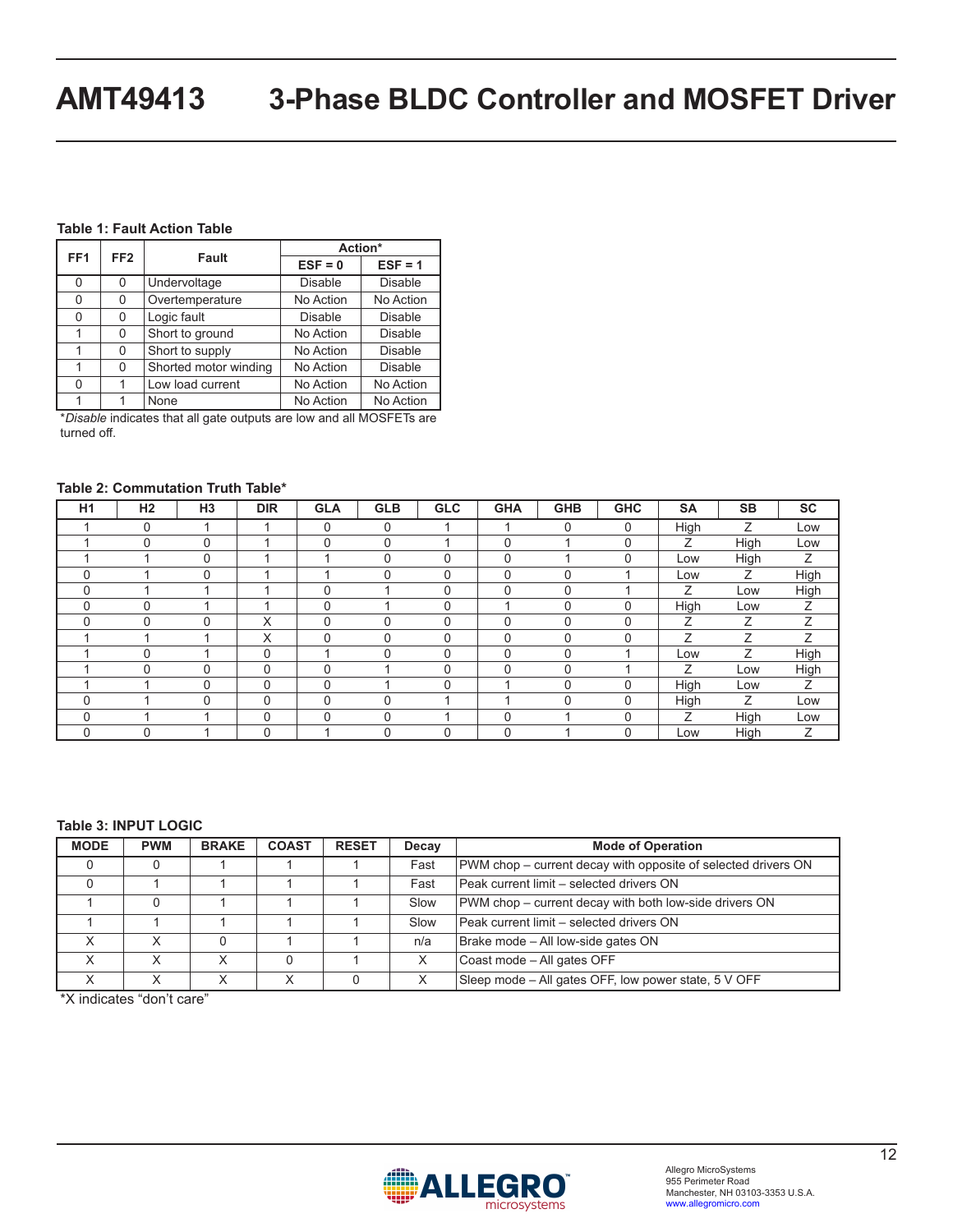## **APPLICATIONS INFORMATION**

#### **Power**

All supply connections to the AMT49413 should have capacitors mounted between the supply pins and the ground pin. These capacitors will provide the transient currents which occur during switching and decouple any voltage transients on the pin from the main supply.

**VBB.** Decouple with at least a 100 nF ceramic capacitor mounted between the VBB pin and the AGND pin. A larger electrolytic capacitor, typically 10 µF, in parallel with the ceramic capacitor is also recommended.

**VREG.** Supplies current for the gate-drive circuit. As the gates are driven high, they require current from an external capacitor connected to VREG to support the transients. This capacitor should be placed as close as possible to the VREG pin with the ground connection close to the AGND pin. Its value should be at least 20 times larger than the bootstrap capacitor. The capacitor should have a very low series resistance (ESR) and inductance (ESL) to avoid large voltage drops during the initial transient. The optimum capacitor type is a high quality ceramic such as X7R. However, when the required capacitance is too large, an aluminium electrolytic capacitor may be used, with a smaller ceramic capacitor  $(\approx 100 \text{ nF})$  in parallel.

**V5.** When the 5V regulator is used with an external pass transistor to provide power to other circuits, a  $10 \mu$ F decoupling capacitor should be connected between the V5 pin and AGND as close to the pins as possible. If an electrolytic capacitor is used, then a 100 nF ceramic capacitor should be added in parallel. To improve stability, a 100 nF capacitor also should be connected between the V5BD pin and AGND. If 5V is not required for external circuits, the external pass transistor may be omitted, but in that case, V5 must connected directly to V5BD and decoupled with at least a 220 nF capacitor between V5 and AGND.

**AGND.** The AMT49413 has a single ground connection at the AGND pin. The design ensures that only the operating current for the controller stage passes through this pin. The charge and discharge current for the external FETs does not pass though this pin. The AGND pin is the ground reference for the current trip threshold, the  $V_{DS}$  monitor threshold, and the timing components. It should therefor be kept as quiet as possible. A suggested ground connection scheme is described in the layout section below.

**Power Dissipation.** In applications where a high ambient temperature is expected the on-chip power dissipation may become a critical factor. Careful attention should be paid to ensure the operating conditions allow the AMT49413 to remain in a safe range of junction temperature.

The power consumed,  $P_{TOT}$ , by the AMT49413 can be estimated using the following formulas:

 $P_{\text{TOT}} = P_{\text{BIAS}} + P_{\text{CPUMP}} + P_{\text{SWITCHING}}$  $P_{\text{BIAS}} = V_{\text{BB}} \times I_{\text{BB}}$ , where  $I_{\text{BB}}$  is 3 mA, typical, and  $P_{\text{CPUMP}} = (2 \times V_{\text{BB}} - V_{\text{REG}}) \times I_{\text{AV}}$ where  $V_{\text{BB}}$  < 15 V, or  $P_{\text{CPUMP}} = (V_{\text{BB}} - V_{\text{REG}}) \times I_{\text{AV}}$ where  $V_{\text{BB}}$  > 15 V, and  $I_{\text{AV}} = Q_{\text{GATE}} \times N \times f_{\text{PWM}}$ ,  $P_{\text{SWITCHING}} = Q_{\text{GATE}} \times V_{\text{REG}} \times N \times f_{\text{PWM}} \times Ratio$ where  $N = 2$  for slow decay, or  $N = 4$  for fast decay, and  $Ratio = 10/(R_{GATE} + 10)$ 

### **Bootstrap Capacitors**

**Bootstrap Capacitor Selection.** The value for C<sub>BOOT</sub> must be correctly selected to ensure proper operation of the device. If the value is too large, time will be wasted charging the capacitor, resulting in a limit on the maximum duty cycle and PWM frequency. If the value is too small, there can be a large voltage drop at the time when the charge is transferred from  $C_{\text{BOOT}}$  to the MOSFET gate.

To keep the voltage drop small,  $Q_{\text{BOOT}} \gg Q_{\text{GATE}}$ . A factor of 20 is a reasonable value. To calculate  $C_{\text{BOOT}}$ , the following formulas can be used:

$$
Q_{\text{BOOT}} = C_{\text{BOOT}} \times V_{\text{BOOT}},
$$
  
=  $Q_{\text{GATE}} \times 20,$ 

therefore

 $C_{\text{BOOT}} = Q_{\text{GATE}} \times 20$  /  $V_{\text{BOOT}}$ 

The voltage drop on the C*x* pin as the MOSFET is being turned on can be approximated by:

 $\Delta V = Q_{GATE} / C_{BOOT}$ 

**Bootstrap Charging.** It is good practice to ensure that the high-side bootstrap capacitor, CBOOT, is completely charged

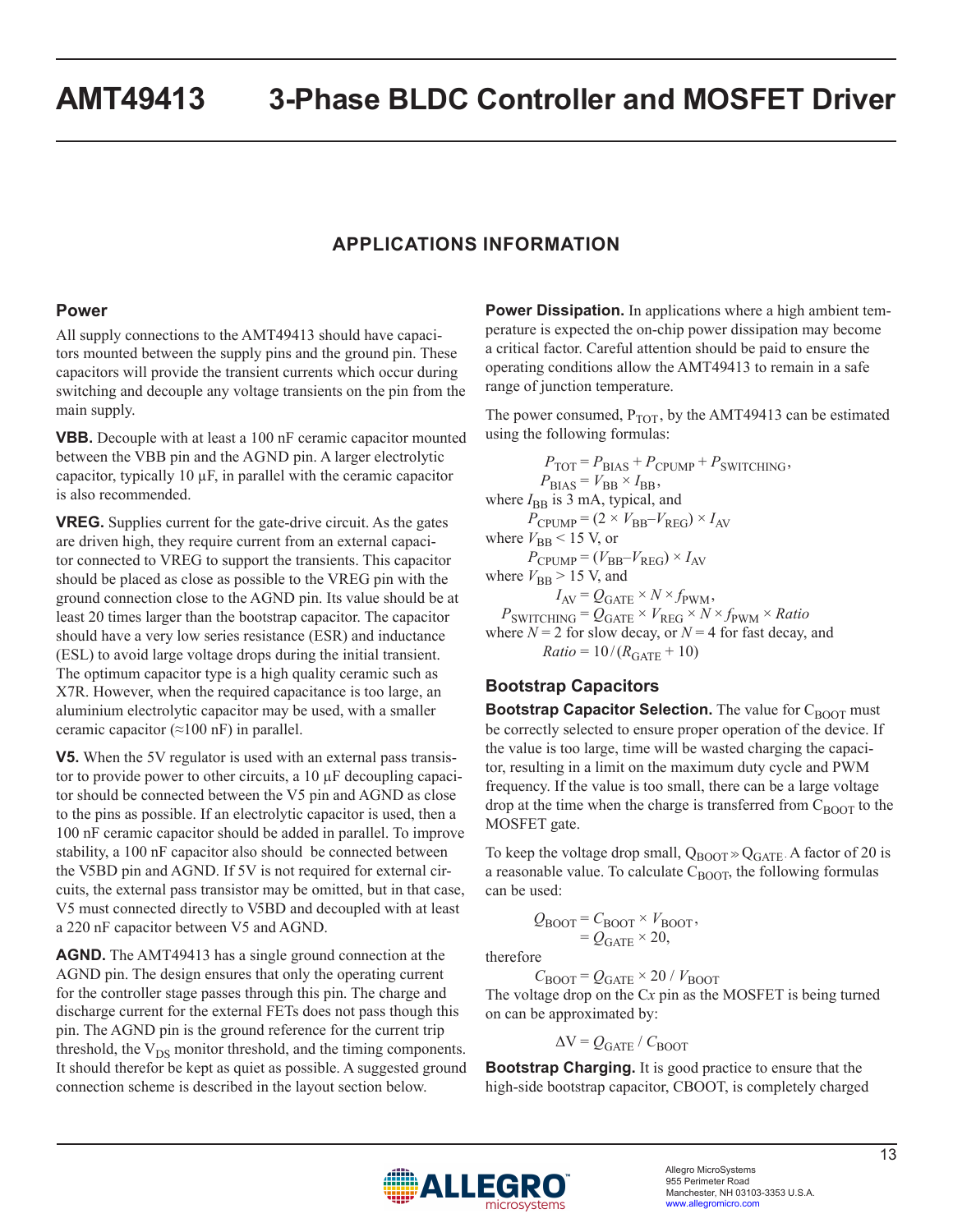before a high-side PWM cycle is requested. The minimum time required to charge the capacitor is approximated by:

 $t_{\text{CHARGE(min)}} \approx C_{\text{BOOT}} \times \Delta V / 250 \text{ mA}$ 

At power-on, and when the drivers have been disabled for a long time, the CBOOT may be completely discharged. In these cases,  $\Delta V$  can be considered to be the full high-side drive voltage, 12 V. Otherwise, ΔV is the amount of voltage dropped during the charge transfer, which should be 400 mV or less. The capacitor is charged whenever the S*x* pin is pulled low via a GL*x* PWM cycle, and current flows from VREG through the internal bootstrap diode circuit to CBOOT.

**Bootstrap Charge Monitor.** The AMT49413 provides automatic bootstrap capacitor charge management. The bootstrap capacitor voltage for each phase,  $V_{\text{BOOT}x}$ , is continuously checked to ensure that it is above the bootstrap undervoltage threshold,  $V_{\text{BOOTUV}}$ . If  $V_{\text{BOOT}}$  drops below this threshold, the AMT49413 will turn on the necessary low-side FET until the  $V_{\text{BOOT}}$  exceeds  $V_{\text{BOOTUV}}$  plus the hysteresis,  $V_{\text{BOOTUVHvs}}$ . The minimum charge time is typically 7  $\mu$ s, but may be longer for very large values of the bootstrap capacitor ( $C_{\text{BOOT}}$  >1000 nF). If  $V_{\text{BOOT}}$  does not exceed  $V_{\text{BOOTUV}}$  within approximately 200  $\mu$ s, an undervoltage fault will be flagged, as shown in [Table 1.](#page-11-2)

#### **PWM Control**

The AMT49413 has the flexibility to be used in many different motor control schemes. The internal PWM control can be used to provide fully integrated, closed-loop current control. Alternatively, current-mode or voltage-mode control are possible using external control circuits with either the DIR or the PWM input pins.

**Internal PWM Control.** The internal PWM current control function is useful in applications where motor torque control or simple maximum current limitation is required. However, for motor speed control applications, it is usually better to use external PWM control either as a closed- or open-loop system.

**External PWM Control.** When external PWM control is used, it is possible to completely disable the internal PWM control circuit by connecting the RC pin to AGND.

With the internal control disabled, however, care should be taken to avoid excessive current in the power FETs because the AMT49413 will not limit the current. Short-circuit detection will still be available in case of faults. The output of the sense amplifier is also available, but provision must be made in the external control circuits to ignore (blank) the transients at the switching points.

**External and Internal Combined PWM Control.** Where external PWM control is used but current limitation is still required, internal PWM current control can be used at the same time as external PWM control. To do so, usually the internal PWM frequency is set lower than the external PWM frequency. This allows the external PWM signal to dominate and synchronize the internal PWM circuit. It does this by discharging the timing capacitor, CT, when the PWM pin is low. When internal and external PWM control are used together, all control features of the AMT49413 are available and active, including: dead time, current comparator, and comparator blanking.

**PWM Frequency.** Should be set high enough to avoid any audible noise, but low enough to ensure adequate charging of the boot capacitor, CBOOT. The external resistor RT and capacitor CT, connected in parallel from the RC pin to AGND, set the PWM frequency to approximately:

$$
f_{\rm OSC} \approx 1/(R_{\rm T} C_{\rm T} + t_{\rm BLANK} + t_{\rm DEAD})
$$
.

R<sub>T</sub> should be in the range of 5 to 400 kΩ.

**PWM Blank.** The timing capacitor, CT, also serves as the means to set the blank time duration.  $t_{BLANK}$ . At the end of the PWM off-cycle, a high-side gate selected by the commutation logic turns on. At this time, large current transients can occur during the reverse recovery time of the intrinsic source drain body diodes of the external power MOSFETs. To prevent false tripping of the current-sense comparator, the output of the current comparator is ignored during the blank time.

The length of  $t_{BLANK}$  is different for internal versus external PWM. It is set by the value of the timing capacitor, CT, according to the following formulas:

for internal PWM:  $t_{BLANK}$  ( $\mu$ s) = 1260 ×  $C_T$  ( $\mu$ F), and

for external PWM:  $t_{\text{BLANK}}$  ( $\mu$ s) = 2000 ×  $C_T$  ( $\mu$ F).

A nominal  $C_T$  value of 680 pF will give a blanking time of 1.3  $\mu$ s for external PWM and 860 ns for internal PWM. The user must ensure that  $C_T$  is large enough to cover the current-spike duration.

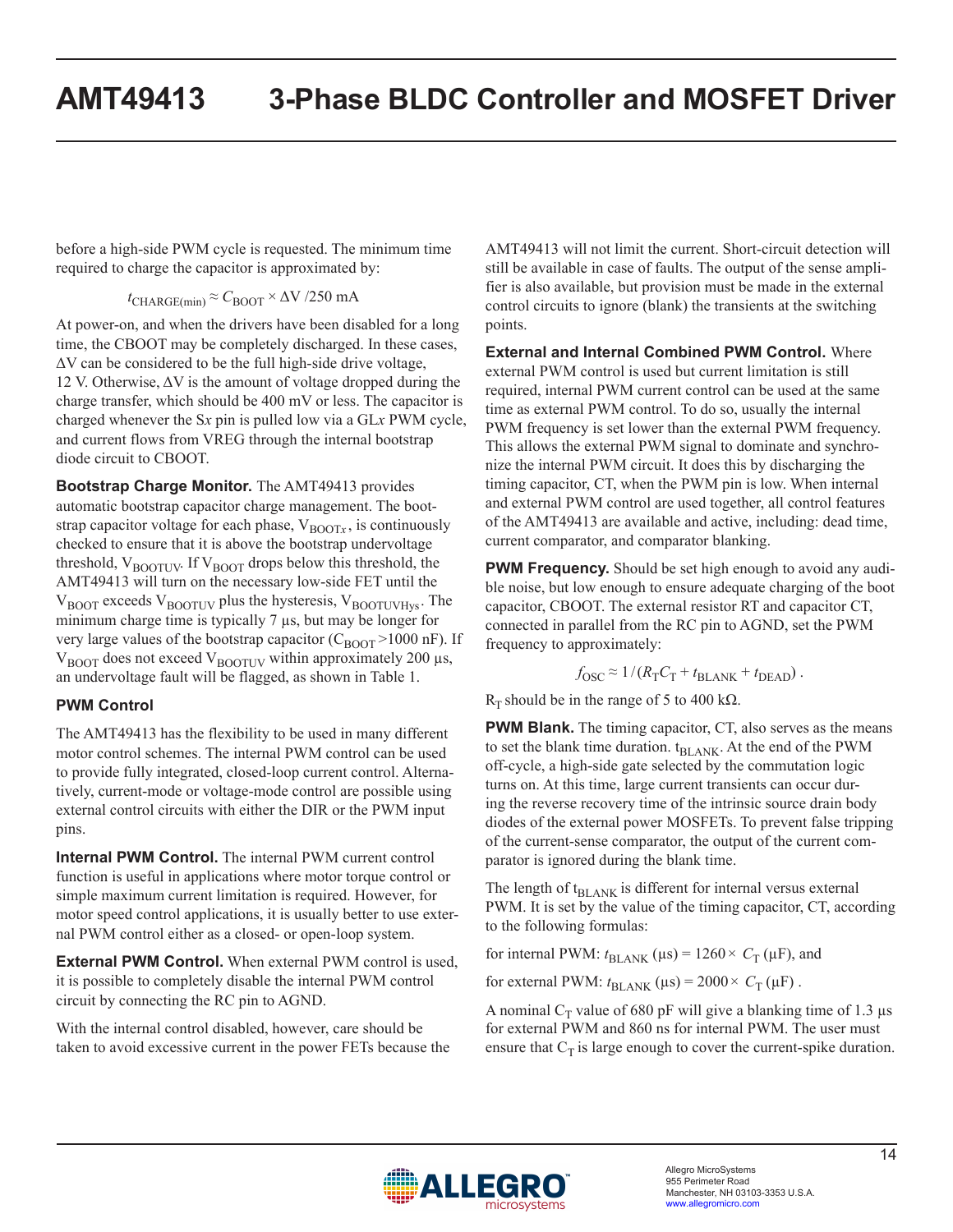Note that this blank time is only used to mask the internal current comparator. If the current sense amplifier output, CSOUT, is being used in an external PWM control circuit, then it will be necessary to externally generate a blank time for that control loop.

**Dead Time.** The potential for cross-conduction occurs with synchronous rectification, direction changes, PWM, or after a bootstrap capacitor charging cycle. To prevent cross-conduction in any phase of the power FET bridge, it is necessary to have a dead-time delay,  $t_{DEAD}$ , between a high- or low-side turn-off and the next turn-on event.  $t_{DEAD}$  is in the range of between 96 ns and 6.3 µs, and is set by the value of a resistor, RDEAD, between the RDEAD pin and the GND pin. The maximum dead time of typically 6µs can be set by leaving the RDEAD pin unconnected, or connected to the V5 pin.

At 25 $\degree$ C, the value of t<sub>DEAD</sub> ( $\mu$ s) can be approximated by:

 $t_{\text{DEAD(nom)}} \approx 0.1 + 33 / (5 + I_{\text{DEAD}})$ ,  $I<sub>DEAD</sub> = 2000 / R<sub>DEAD</sub>$ 

where  $I_{DEAD}$  is in  $\mu$ A, and  $R_{DEAD}$  is between 5 and 400 in k $\Omega$ . The greatest accuracy is obtained with values of  $R<sub>DEAD</sub>$  between 10 and 100 kΩ.

The choice of power MOSFET and external series gate resistance determines the selection of RDEAD. The dead time should be made long enough to cover the variation of the MOSFET gate capacitance and the tolerances of the series gate resistance, both external and internal to the AMT49413.



**Figure 2: Internal PWM RC Timing** input logic table, [Table 3](#page-11-1).

**Synchronous Rectification.** To reduce power dissipation in the external MOSFETs, the AMT49413 control logic turns on the appropriate low-side and high-side driver during the load current recirculation PWM-off cycle. Synchronous rectification allows current to flow through the FET selected by the MODE pin setting during the decay time, rather than through the sourcedrain body diode. The body diodes of the recirculating power FETs conduct only during the dead time that occurs at each PWM transition. For internal current control using fast decay mode, reversal of load current is prevented by turning off synchronous rectification when a zero current level is detected. For external PWM control using fast decay mode, the load current will not be limited to zero but will rise to the set current limit in the reverse direction before disabling synchronous rectification.

**Braking.** The AMT49413 provides dynamic braking by forcing all low-side MOSFETs on, and all high-side MOSFETs off. This effectively short-circuits the back EMF of the motor, which forces a reverse current in the windings, and creating a breaking torque.

During braking, the load current can be approximated by:

$$
I_{BRAKE} \approx V_{BEMF}/R_{LOAD}
$$

Because the load current does not flow through the sense resistor, RSENSE, during a dynamic brake, care must be taken to ensure that the power MOSFET maximum ratings are not exceeded.

It is possible to apply a PWM signal to the BRAKE input to limit the motor braking current. However, because there is no measurement of this current, the PWM duty cycle must be determined for each set of conditions. Typically the duty cycle of such a brake PWM input would start at a value which limits the current and then drops to 0%, that is, BRAKE goes to low, to hold the motor stationary.

Setting  $RESET = 1$  and  $COAST = 0$  overrides  $BRAKE$  and turns all motor bridge FETs off, coasting the motor.

**Driving a Full-Bridge.** The AMT49413 may be used to drive a full-bridge (for example, a brush DC motor load) by hard-wiring a single state for the Hall inputs and leaving the corresponding phase driver outputs floating. For example, with a configuration of  $H1=H2=1$ , and  $H3=0$ , the outputs CC, GHC, SC, and GLC would be floated, according to the commutation truth table, [Table 2,](#page-11-0) which indicates a state of high-impedence (Z) for SC with that Hall input configuration. The DIR input controls the motor rotation, while the PWM and MODE inputs control the motor current behavior, as described in the

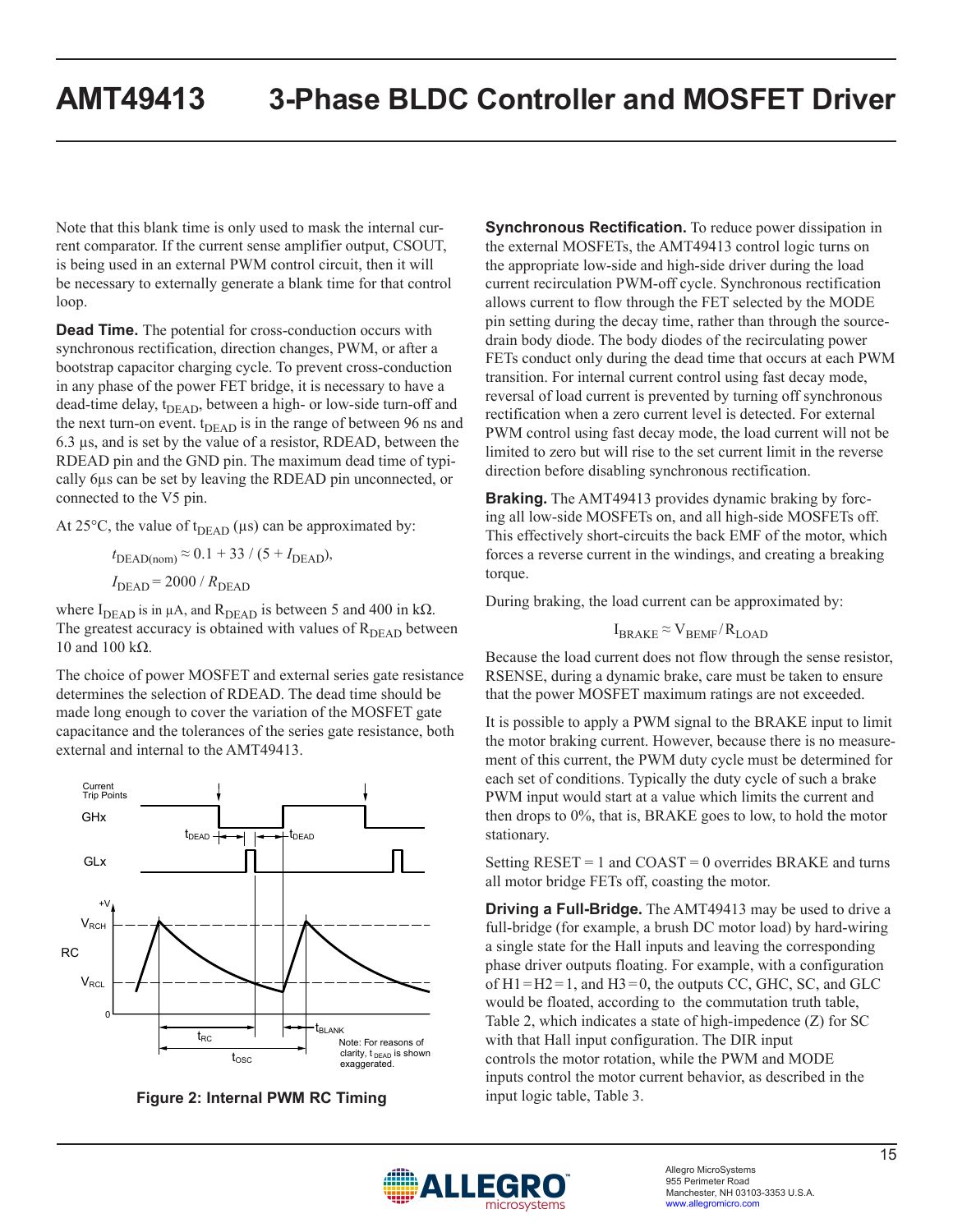#### **Circuit Layout**

Because this is a switch-mode application, where rapid current changes are present, care must be taken during layout of the application PCB. The following points are provided as guidance for layout (refer to [Figure 3](#page-16-0)). Following all guidelines will not always be possible. However, each point should be carefully considered as part of any layout procedure.

Ground connection layout recommendations:

- 1. Sensitive connections such as RDEAD and VDSTH, which have very little ground current, should be referenced to the Quiet ground, which is connected independently closest to the AGND pin. The components associated with these sensitive pins should never be connected directly to the Supply common or to the Power ground; they must be referenced directly to the AGND pin.
- 2. Supply decoupling for the supply pins VBB, VREG, and V5 should be connected to Controller Supply ground, which is connected independently, close to the AGND pin. The decoupling capacitors should also be connected as close as possible to the corresponding supply pin.
- 3. The oscillator timing components can be connected to Quiet ground or Controller Supply ground. They should not be connected to the Supply common or the Power ground.
- 4. The exposed thermal pad on the package should be connected to the AGND pin and may form part of the Controller Supply ground.
- 5. If the layout space is limited, then the Quiet ground and the Controller Supply ground may be combined, provided that the ground return of the dead-time resistor, RDEAD, is close to the AGND pin.6. The AGND pin should be connected by an independent low impedance trace to the Supply common at a single point.
- 7. Check the peak voltage excursion of the transients on the LSS pin with reference to the AGND pin using a closegrounded (tip and barrel) probe. If the voltage at LSS exceeds the absolute maximum specified in this datasheet, add additional clamping, capacitance or both between the LSS pin and the AGND pin.

Other layout recommendations:

- 1. Gate charge drive paths and gate discharge return paths may carry large transient current pulses. Therefore, the traces from GHx, GLx, Sx, and LSS should be as short as possible to reduce the inductance of the circuit trace.
- 2. Provide an independent connection from LSS to the common point of the power bridge. It is not recommended to connect LSS directly to the AGND pin, as this may inject noise into sensitive functions such as the dead-timer. The LSS connection should not be used for the CSP connection.
- 3. The inputs to the sense amplifier, CSP and CSN, should be independent traces and for best results should be matched in length and route.
- 4. Minimize stray inductance by using short, wide copper runs at the drain and source terminals of all power FETs. This includes motor lead connections, the input power bus, and the common source of the low-side power FETs. This will minimize voltages induced by fast switching of large load currents.
- 5. Consider the use of small (100 nF) ceramic decoupling capacitors across the source and drain of the power FETs to limit fast transient voltage spikes caused by trace inductance.
- 6. Ensure that the TEST pin is connected to AGND. This pin is used for production test only.

The above are only recommendations. Each application is different and may encounter different sensitivities. A driver running with a few amperes will be less susceptible than one running with 150 A, and each design should be tested at the maximum current, to ensure any parasitic effects are eliminated.

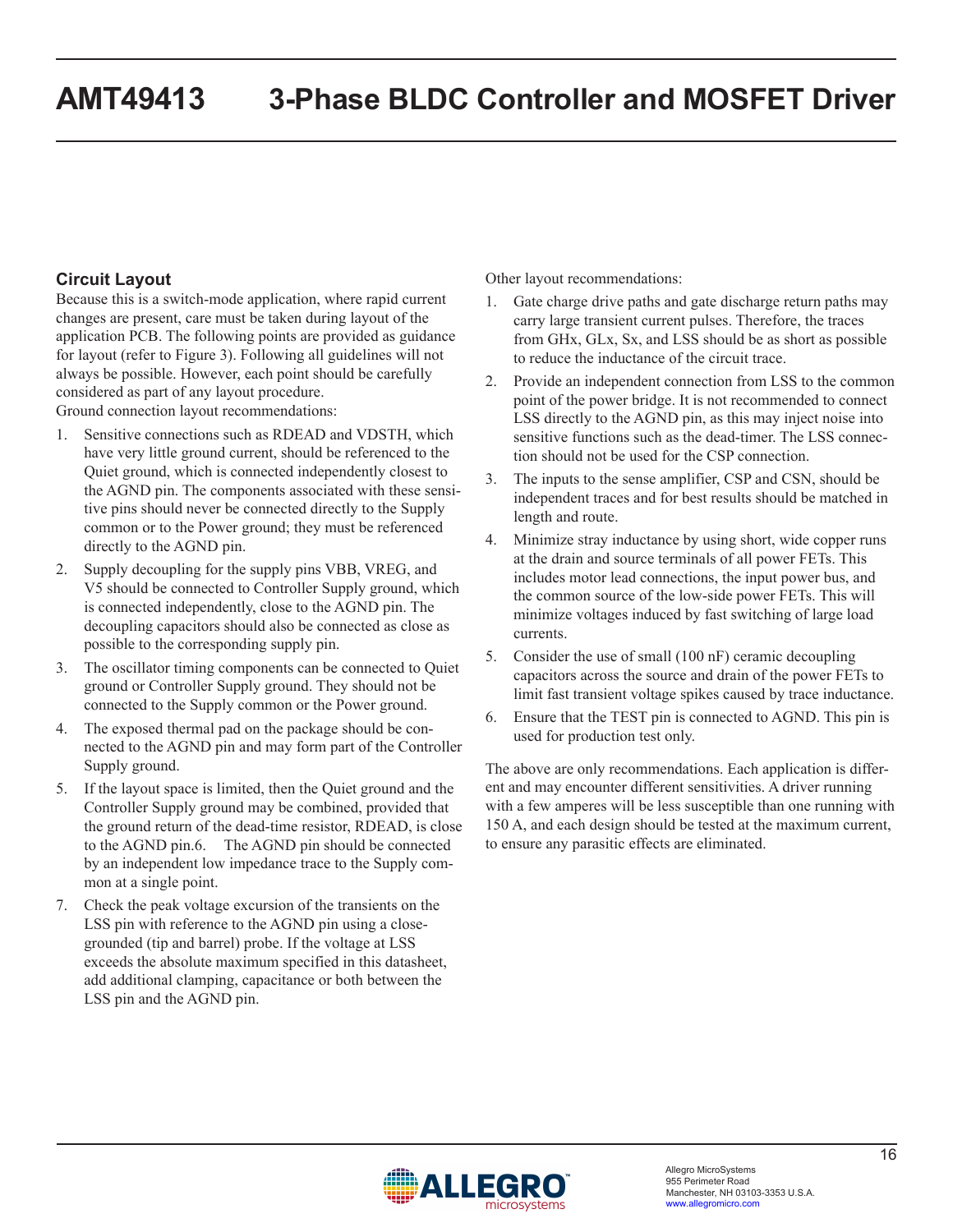

<span id="page-16-0"></span>**Figure 3: Supply and Ground Connections**

![](_page_16_Picture_3.jpeg)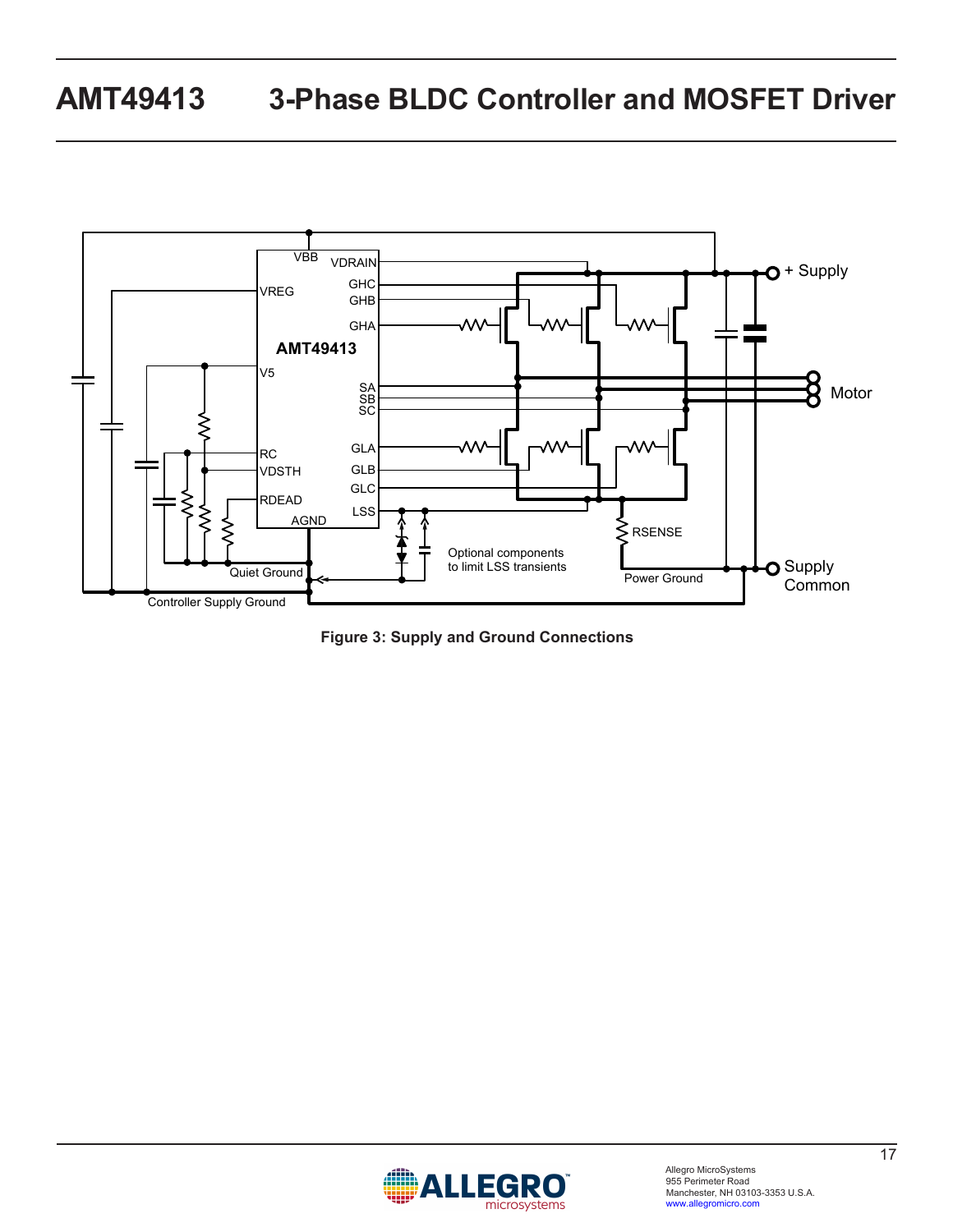![](_page_17_Figure_1.jpeg)

**Figure 4: Input and Output Structures**

![](_page_17_Picture_3.jpeg)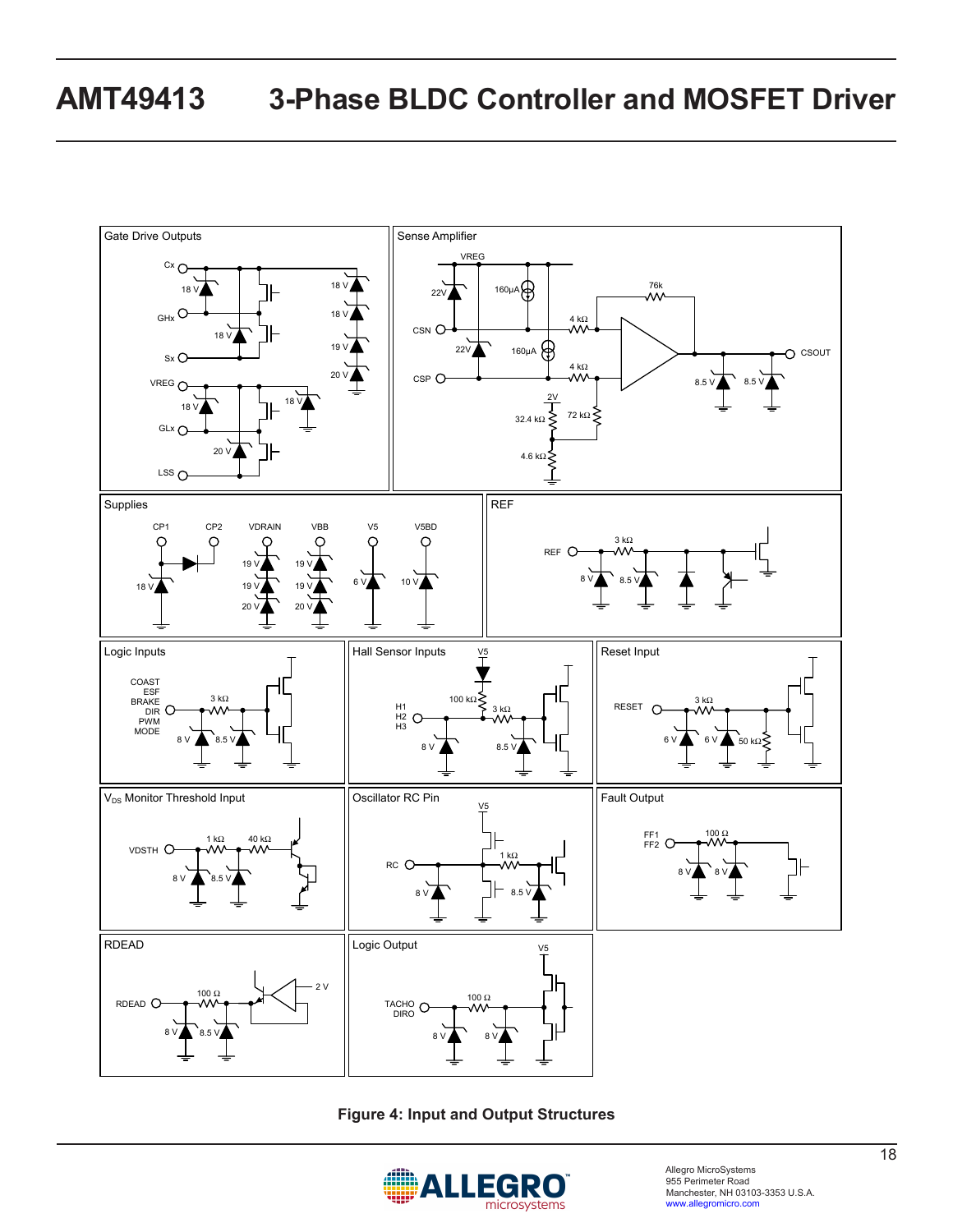## **PINOUT DIAGRAM AND TERMINAL LIST**

![](_page_18_Figure_2.jpeg)

EV Package

#### **Terminal List Table**

| <b>Number</b>  | Name              | <b>Description</b>            |
|----------------|-------------------|-------------------------------|
| 1              | N.C.              | No connection                 |
| $\overline{2}$ | <b>RESET</b>      | Control for sleep mode        |
| 3              | V <sub>5</sub> BD | 5V regulator base drive       |
| $\overline{4}$ | V <sub>5</sub>    | 5V regulator reference        |
| 5              | FF <sub>2</sub>   | Fault flag 2                  |
| 6              | FF <sub>1</sub>   | Fault flag 1                  |
| 7              | <b>TACHO</b>      | Speed output                  |
| 8              | <b>BRAKE</b>      | <b>Brake input</b>            |
| 9              | <b>DIR</b>        | Direction control input       |
| 10             | H1                | Hall sensor input             |
| 11             | H <sub>2</sub>    | Hall sensor input             |
| 12             | H <sub>3</sub>    | Hall sensor input             |
| 13             | N.C.              | No connection                 |
| 14             | <b>PWM</b>        | Control input                 |
| 15             | <b>MODE</b>       | Decay control input           |
| 16             | <b>RC</b>         | PWM oscillator control input  |
| 17             | <b>TEST</b>       | Test pin; tie to AGND         |
| 18             | <b>RDEAD</b>      | Dead time setting             |
| 19             | <b>CSOUT</b>      | Current sense output          |
| 20             | <b>RFF</b>        | Current limit setting         |
| 21             | CSN               | Current sense input -         |
| 22             | <b>CSP</b>        | Current sense input +         |
| 23             | <b>VDSTH</b>      | Fault threshold voltage       |
| 24             | <b>VDRAIN</b>     | High-side drain voltage sense |

| <b>Number</b> | Name            | <b>Description</b>               |
|---------------|-----------------|----------------------------------|
| 25            | <b>SC</b>       | Motor connection phase C         |
| 26            | <b>GHC</b>      | High-side gate drive phase C     |
| 27            | CС              | Bootstrap capacitor phase C      |
| 28            | <b>SB</b>       | Motor connection phase B         |
| 29            | <b>GHB</b>      | High-side gate drive phase B     |
| 30            | CB.             | Bootstrap capacitor phase B      |
| 31            | <b>SA</b>       | Motor connection phase A         |
| 32            | <b>GHA</b>      | High-side gate drive phase A     |
| 33            | CA              | Bootstrap capacitor phase A      |
| 34            | <b>GLC</b>      | Low-side gate drive phase C      |
| 35            | <b>GLB</b>      | Low-side gate drive phase B      |
| 36            | <b>GLA</b>      | Low-side gate drive phase A      |
| 37            | N.C.            | No connection                    |
| 38            | <b>LSS</b>      | Low-side source                  |
| 39            | <b>ESF</b>      | Enable stop on fault input       |
| 40            | <b>VREG</b>     | Gate drive supply output         |
| 41            | <b>AGND</b>     | Analog ground                    |
| 42            | CP <sub>1</sub> | Pump capacitor                   |
| 43            | CP <sub>2</sub> | Pump capacitor                   |
| 44            | <b>DIRO</b>     | Direction output                 |
| 45            | <b>VBB</b>      | Supply voltage                   |
| 46            | COAST           | Coast input                      |
| 47            | N.C.            | No connection                    |
| 48            | N.C.            | No connection                    |
|               | Pad             | Thermal dissipation, tie to AGND |

![](_page_18_Picture_7.jpeg)

Allegro MicroSystems 955 Perimeter Road Manchester, NH 03103-3353 U.S.A. www.allegromicro.com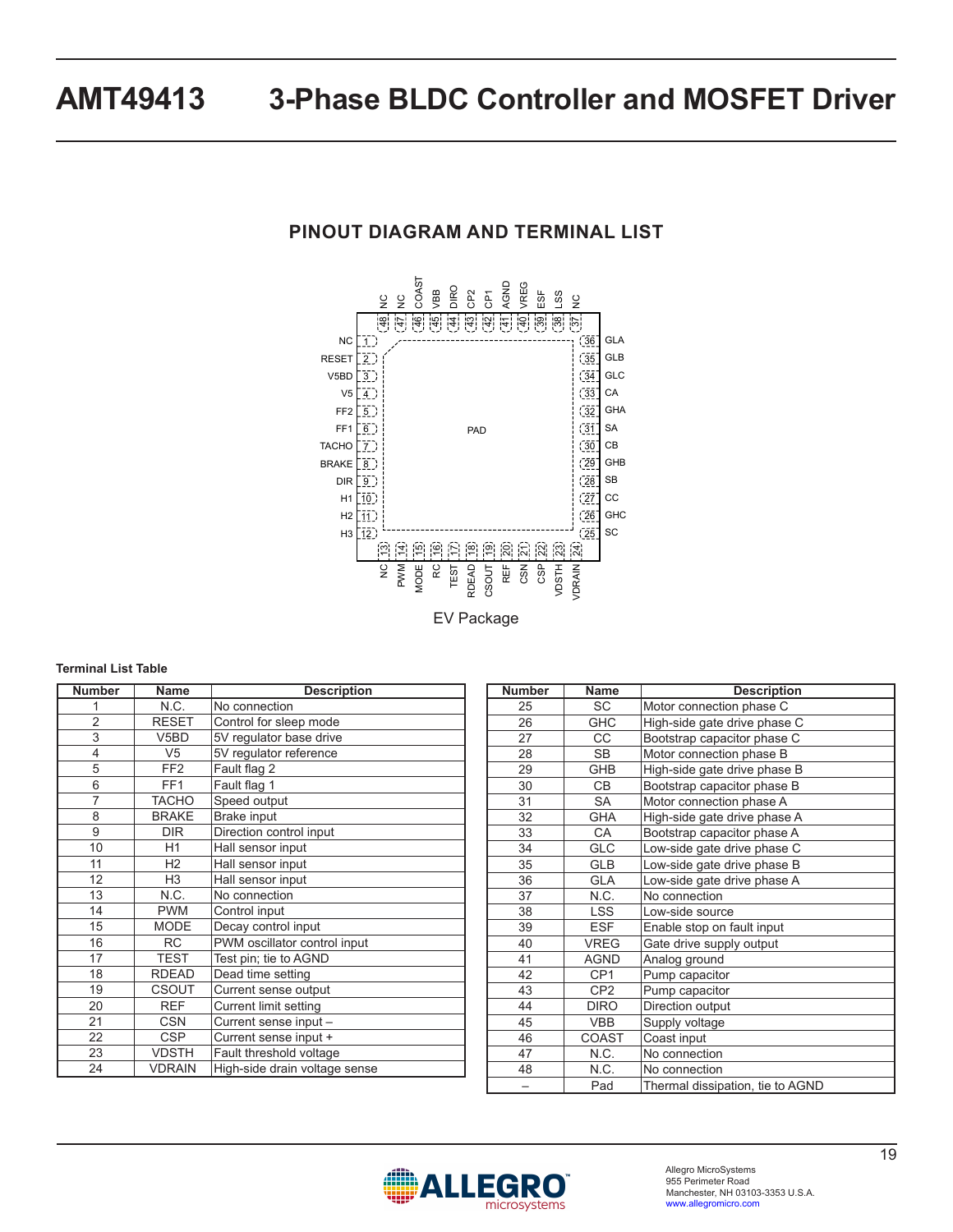### **PACKAGE OUTLINE DRAWING**

![](_page_19_Figure_2.jpeg)

**Figure 5: Package EV, 48 Terminal QFN with Exposed Thermal Pad**

![](_page_19_Picture_4.jpeg)